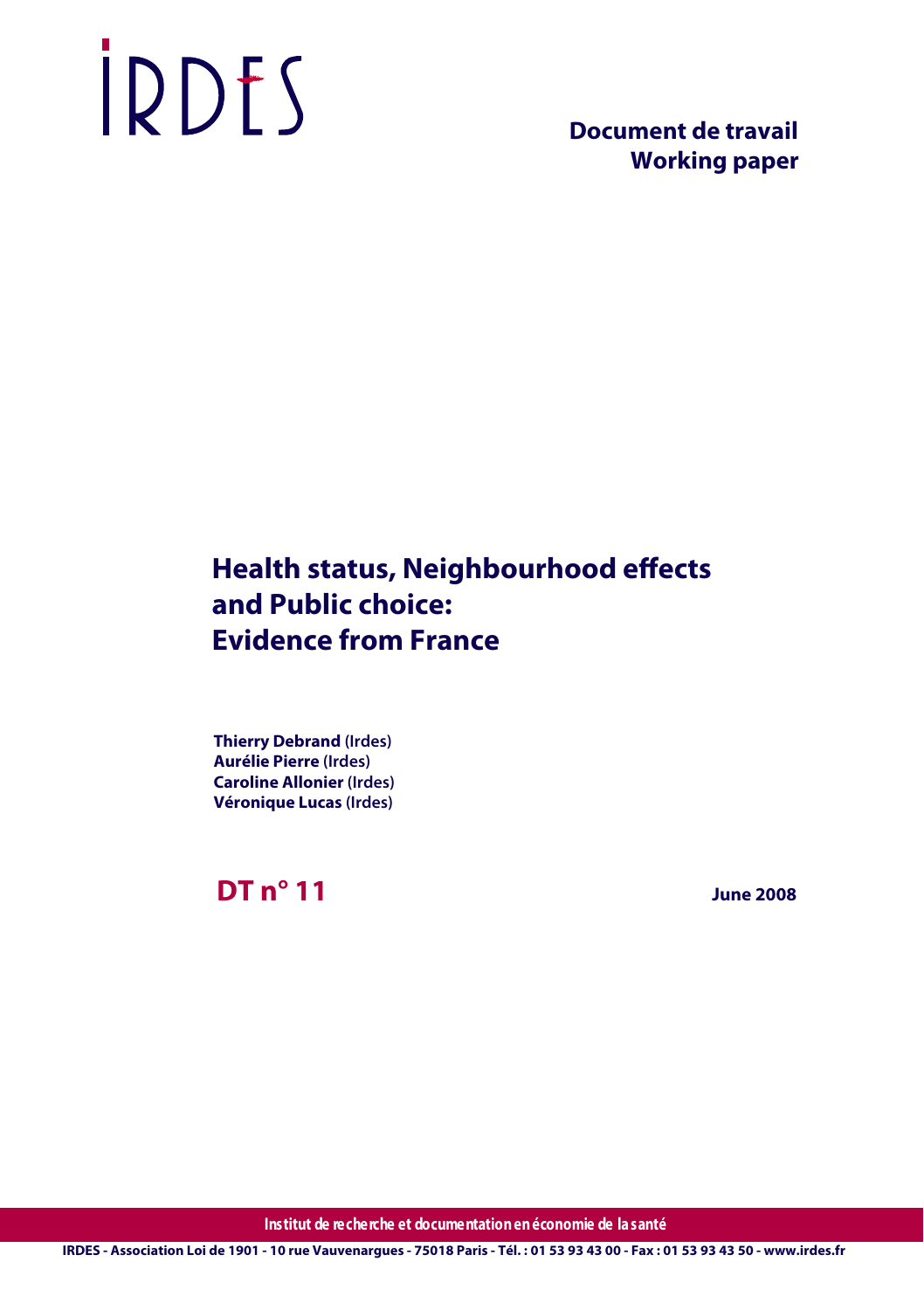# **Health status, Neighbourhood effects and Public choice: Evidence from France**

- 1 -

Thierry Debrand<sup>◆®</sup>, Aurélie Pierre<sup>◆</sup>, Caroline Allonier<sup>◆</sup> and Véronique Lucas<sup>◆</sup> June 2008

## **Abstract**

Observation of socioeconomic statistics between different neighbourhoods highlights significant differences for economic indicators, social indicators and health indicators. The issue faced here is determining the origins of health inequalities: individual effects and neighbourhood effects. Using National Health Survey and French census data from the period 2002-2003, we attempt to measure the individual and collective determinants of Self-Reported Health Status (SRH). By using a principal component analysis of aggregated census data, we obtain three synthetic factors called: "economic and social condition", "mobility" and "generational" and show that these contextual factors are correlated with individual SRHs.

Since the 80s, different French governments have formulated public policies in order to take into account the specific problems of disadvantaged and deprived neighbourhoods. In view to concentrating national assistance, the French government has created "zones urbaines sensibles" (ZUS) [Critical Urban Areas, CUA]. Our research shows that in spite of implementing public policy in France to combat health inequalities, by only taking into account the CUA criterion (the fact of being in a CUA or not), many inequalities remain ignored and thus hidden.

**Keywords:** Health, Neighbourhood Effect, Housing policy **JEL code:** I10, I30, R28,

Acknowledgments: This research supported by Direction Interministérielle à la Ville (DIV). Our thanks go to François Héran, Fréderic Gilli, Nicolas Sirven, Robert Pampalon and Sarah Curtis for their comments. All remaining errors are ours.

♦ IRDES

1

<sup>⊗</sup> Corresponding author: Debrand Thierry, IRDES, 10 rue vauvenargues, 75018 paris ; debrand@irdes.fr.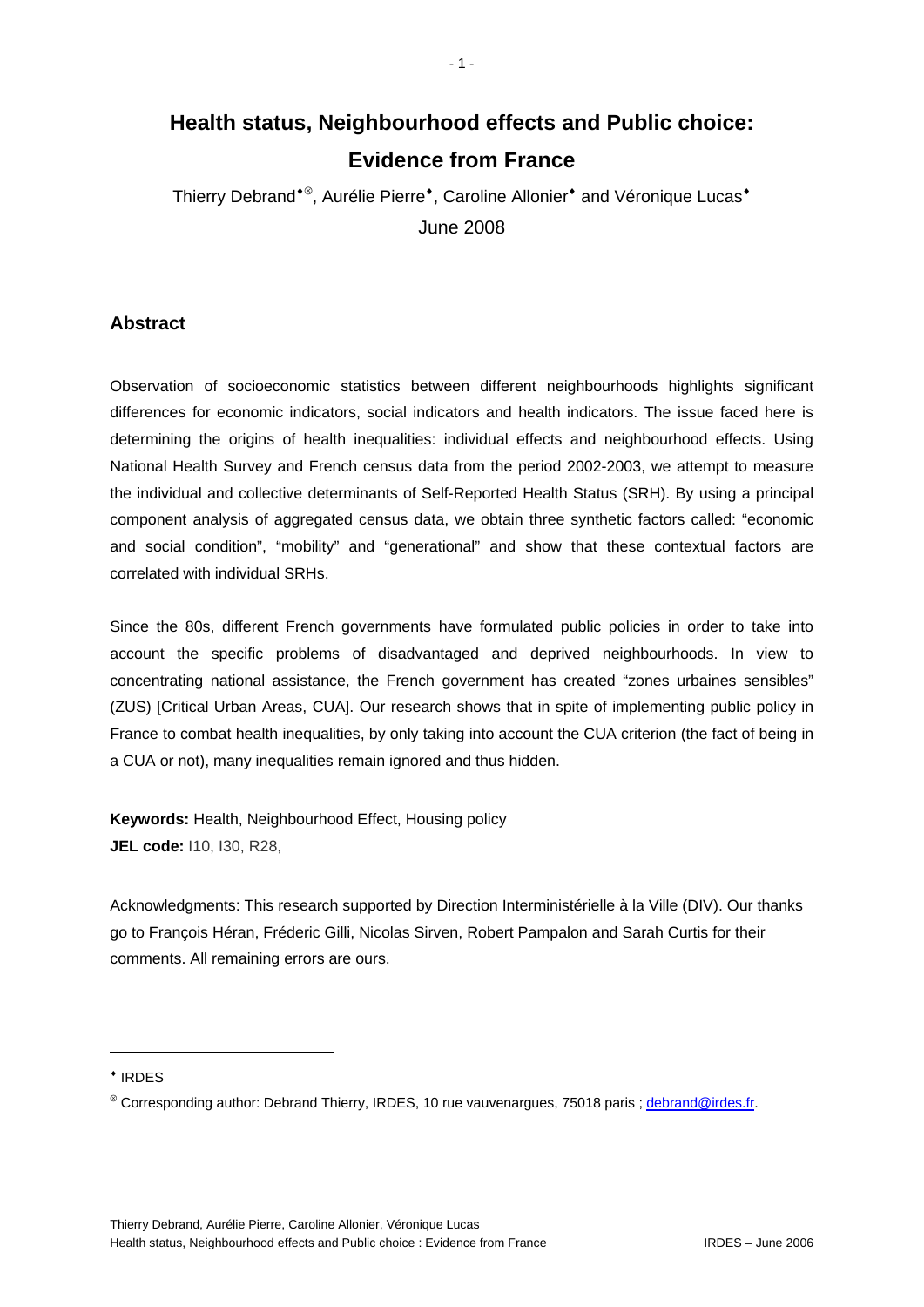Understanding the discriminating nature of territories demands knowledge of the genesis of disadvantaged neighbourhoods. Recent research has led to better understanding of the economic, sociological and psychological dimensions of the mechanisms which explain the individual behaviour of households in relation to their choice of habitat and the different structuring phenomena of towns (Fujita, 1989; Cutler, Glaeser and Vigdor (1999), Fujita and Thisse, 2002). Individuals can make several simultaneous choices that are more or less constrained. The underlying decision of the geographical location of a household is the result of a compromise between the household's resources and the supply on the housing market. It therefore becomes a rational choice conditioned by financial constraints, allowing better-off households to choose their housing location, as opposed to more modest households who find themselves at the end of the housing chain (Rosenthal, 1997). The concentration of disadvantaged areas on the outskirts of urban centres is very often the consequence of these individual choices (Schelling, 1978).

Socioeconomic statistics between different neighbourhoods highlight significant differences for economic indicators (unemployment, income, profession), social indicators (type of household, age, number of children) and health indicators (health status and access to healthcare). Determinants of health status have been addressed initially from the point of view of individual factors. Age, social origin, employment and risk behaviours are significant determining factors of health status. However context effects can affect health status (Kawachi and Berkman, 2003, Acevedo-Garcia and Lochner, 2003; Subramanian, Kawachi, Kennedy, 2001; Congdon, Shouls and Curtis, 1997) because people live in different environments. Flowerdew, Manley and Sabel (2008) define four mechanisms to describe the relationship between contextual effects and individual health status. Firstly, there is the natural environment effect, for instance atmospheric pollution and water problems. The second effect concerns health care availability. Thirdly, there may be different social and cultural norms if populations are homogenous in different areas. Finally, "It may be that the health effects of deprivation apply to relative rather than absolute deprivation".

Studies analyzing context factors are often based on English and North American data or from North European countries (Duncan, Jones and Moon, 1998, Curtis, 1990; Diez Roux, 2001, 2008; Philibert, Pampalon et al., 2007; Kawachi and Berkman, 2003). In France, because of the lack of sufficient data, empirical studies on the specific relationships between urban factors and health still remain very partial. Parizot, Renahy et al. (2004) performed a survey on health and access to healthcare in seven deprived neighbourhoods in the Ile de France (Paris region). Although they highlight explanatory factors of access to dental, mental and female healthcare utilisation, they do not distinguish the effect of individual determining factors from neighbourhood factors (the situation of households cannot be compared with household behaviours in advantaged neighbourhoods). Chaix, Boelle et al. (2005) show how the density of specialists and percentage of highly educated people by area can affect the probability of consulting a specialist.

Since the 1980s, the French government has formulated public policies to take into account the specific problems of disadvantaged and deprived neighbourhoods. In order to focus national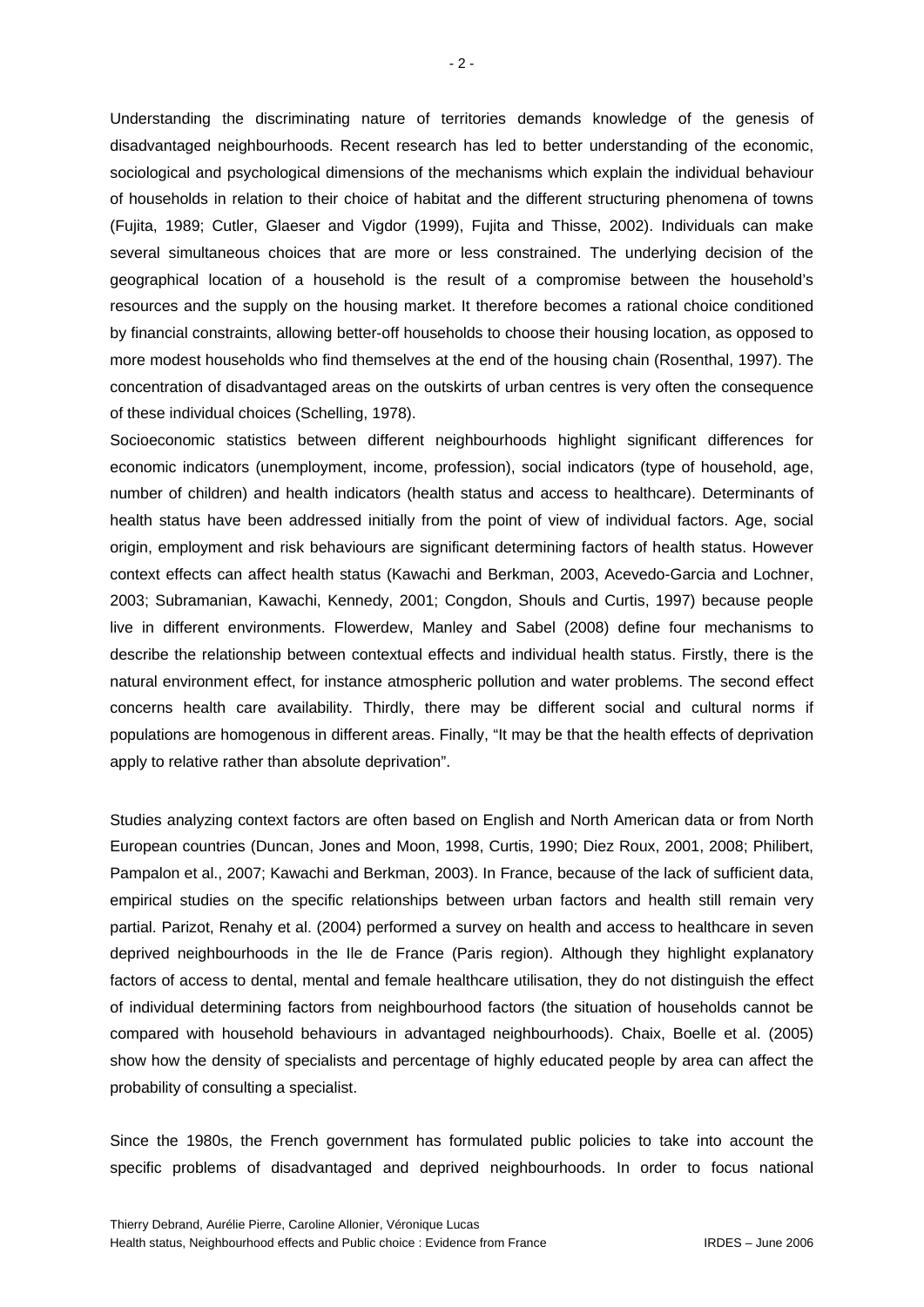assistance on urban policy, the French government set up 753 "zones urbaines sensibles" (ZUS) [Critical Urban Areas, CUA] in 1996. These neighbourhoods are characterised by the presence of high-rise estates and disadvantaged neighbourhoods. A third of social housing is in CUAs, whereas CUA dwellings represent only 8% of households. In spatial terms, these neighbourhoods are most often located on the outskirts of historic urban centres and were built during the 60s and 70s. This residential isolation of one part of the population occupying the most deprived positions in terms of social hierarchy may constitute an environment of social disadvantage for those people living in these areas. The accumulation of individual inequalities in a CUA could therefore create candidates for neighbourhood effects. Classifying an area as CUA or non-CUA corresponds to a certain socioeconomic reality, but it still remains a political decision. There are deprived neighbourhoods outside CUAs that have greater difficulties than some neighbourhoods in CUAs. Allonier, Debrand et al. (2006) show that (independently of individual characteristics) adults residing in a CUA declare themselves to be more often in poor health, and to suffer more frequently from at least one functional incapacity. This study does not introduce context variables but only the fact of living in a CUA or not.

To study the impact of individual or contextual determining factors on individual health, we use the 2002-2003 National health survey (Enquête Décennale Santé) which enables us to relate individual self-reported health status (SRH) with a very large number of individual socioeconomic variables. Moreover, we added a set of contextual socioeconomic determining factors to this individual basis from census data. In view to highlighting whether context effects exist in France, we formulated context variables from census data by carrying a principal component analysis. These context variables were then introduced in a Probit model to explain why individuals declare to be in bad health.

#### **Data and Method**

Our research uses the 2002-2003 National health survey conducted by the French national statistics agency (INSEE) and data from the census population of 1999. The principal objective of the National Health Survey is to assess people's health status (self reported health, declared morbidity, quality of life, deficiencies, disabilities, handicaps) and its determining factors (social data, smoking, alcohol consumption, among others). The National health survey consists of a representative sample of households (around 40,000 people), of which all the individuals in a household are interviewed. People living in a CUA represent 7.0% of individuals and 6.7% of households. This research focuses exclusively on urban areas of cities where at least one CUA can be found. The final sample consisted of 16,505 individuals (over 18), of which 2,013 people resided in a CUA and 14,492 lived outside it.

Regarding individual variables, we used the self-reported health status (SRH). This indicator reflects global individual health status. Individuals responded to: "What is your general health status like?" People who replied "very good" and "good" are considered as positive SRH and those replying "average", "bad" and "very bad" are considered as negative SRH. This indicator is strongly influenced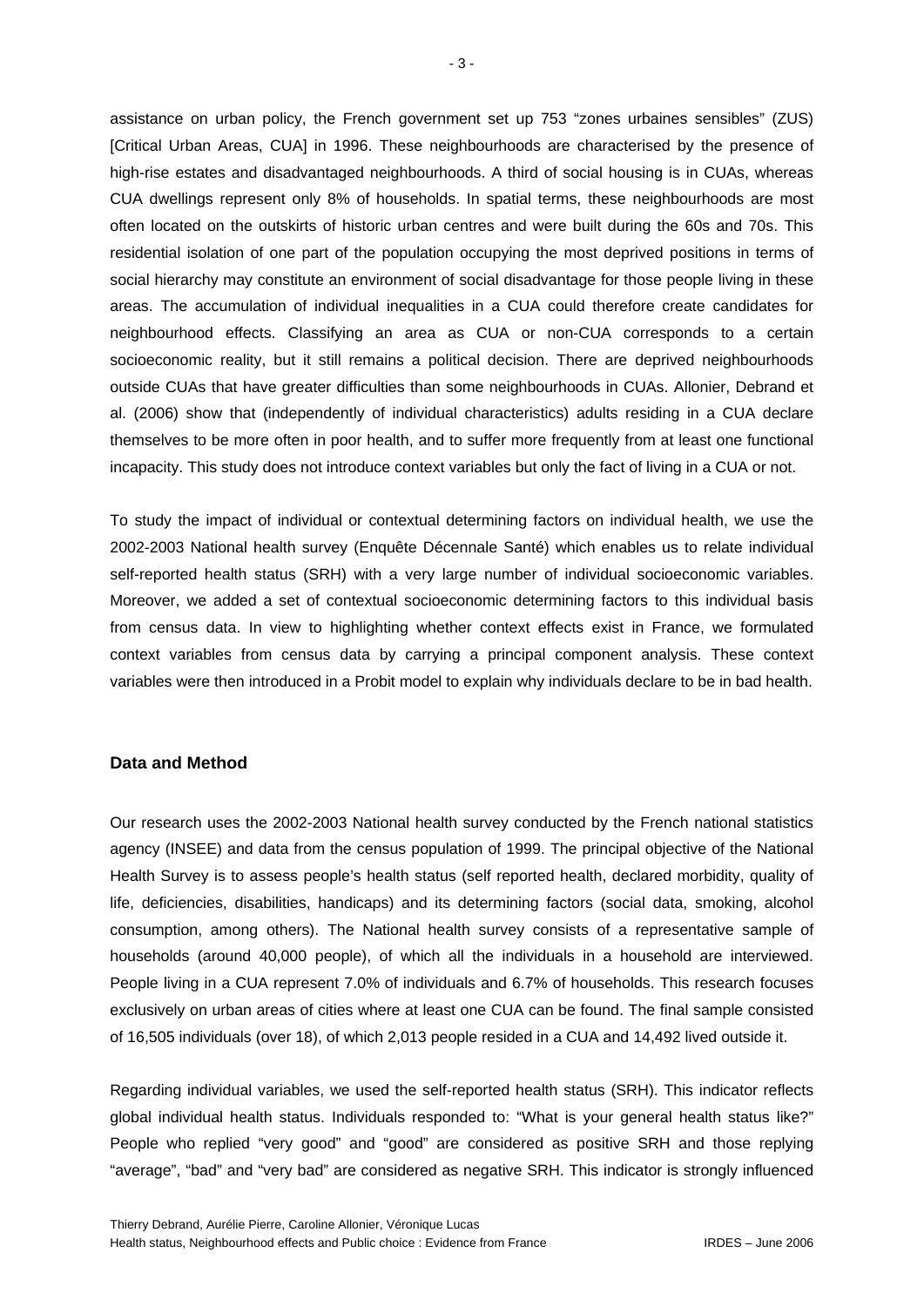by morbidity and is correlated with mortality (Mossey et Shapiro, 1982; Idler and Benyaamini, 1997; Burström and Fredlund, 2001). What is more, it is associated with a number of behaviours (Stronks, van de Mheen et al., 1997; De Salvo, Fan et al., 2005). The other individual and socioeconomic characteristics are: age, gender, level of education, individual socioprofessional category, situation in relation to work, nationality, length of time in house, city size, household income, and information on living in a CUA or not.

Individuals' socioeconomic characteristics are associated with SRH (Table 1): respondents belonging to the highest socioprofessional categories declare themselves to be less frequently in poor health. Individuals who live in a CUA always perceive themselves to have poorer health status than those residing outside a CUA. This is also true when we compare declarations of health status by gender: women living in CUAs perceive themselves to be in poorer health than those not living in a CUA (36% versus 29%). Similarly, 28% of men living in a CUA perceive themselves to be in poor health versus 22% of men not living in a CUA. The proportion of people who have reached secondary education level and feel in poor health is higher among those residing in a CUA than those not living in one (20% for CUA inhabitants versus 17% for those not living in a CUA). Manual workers always report that they are in poorer health than professionals.

#### $<<$  table 1 $>>$

The context variables are aggregated data from IRIS (Ilots regroupés pour l'Information Statistique statistical areas). An IRIS is used to define a neighbourhood and is composed of groups of blocks of flats with around 2,000 inhabitants and covers all French towns with more than 5,000 inhabitants. This is the smallest geographical statistical unit in France. We know the contextual variables of a neighbourhood for each individual. It should be noted that since there are many context variables, it is difficult to simultaneously include all them in our analysis. In order to understand these relationships and establish the main context elements, "synthetic factors" have been created. The context data is processed by principal component analysis in order to determine principal context factors and summarise the information provided by all the aggregated variables.

The coordinates of context variables on the synthetic factors are presented in Table 2. They can be directly interpreted as correlations between the constructed synthetic factors and the initial context variables. We choose three synthetic factors that explain 65.5% of the initial variance. Each neighbourhood has a "position" on these synthetic factors. The first synthetic factor stands for a proxy of wealth (% of unemployed; % foreign population % with no qualifications % of social renters). It can be interpreted as a factor of "economic and social condition" (% of people having moved in after 1990, % of people with lower graduate level % of private renters). The second synthetic factor reflects more or less strong "residential mobility". The third synthetic factor is more of a "generational" factor (% of people aged over 60 years old % of homes built after 1982 % of people under 20 years old).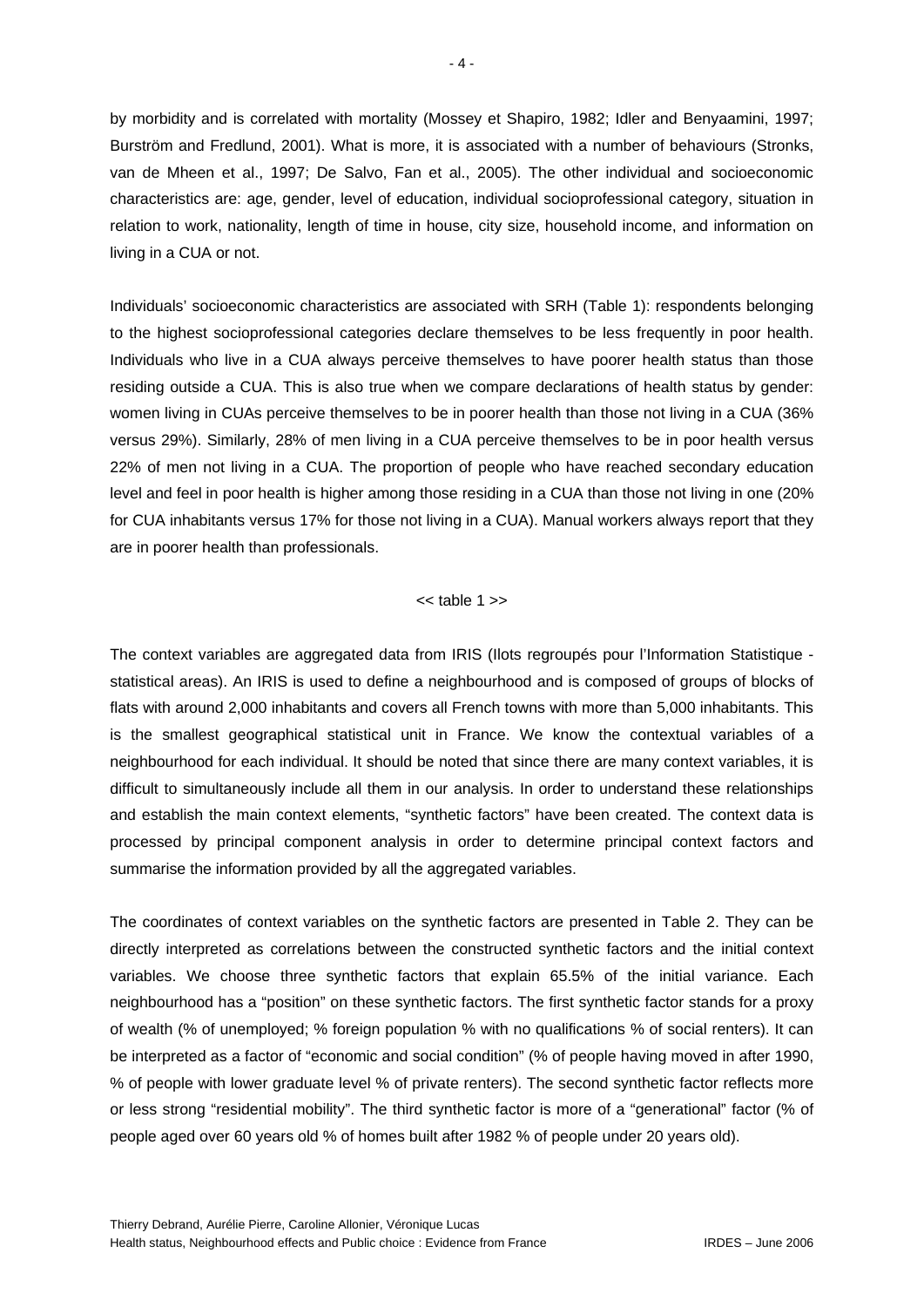#### << table 2 >>

One way to separate context effects from composition effects is to use hierarchical models, known as "mixed" or "multilevel" models in social epidemiology. These models are used to take into account the correlations that can exist between individuals living in the same neighbourhood and to match the proportion of the variance attributable to composition effects in relation with those due to neighbourhood effects. While there is no well-defined rule concerning the minimum number of persons to be observed in the same geographic area in order to work with this type of model, Goldstein and Paterson (1998) suggest a minimum of 20-25 subjects. Consequently, these models require a minimum number of case studies for each analysis unit, which was not the case in our study. Our sample contained 1 household and 2 individuals per neighbourhood1 (median).

However the database provides two advantages. Firstly, we can generalise these results for the whole of France given that this survey is representative of the French urban population. Secondly, the small number of households per neighbourhood allowed us to minimize the statistical problems with regard to intra-neighbourhood correlations. This ensured there were no problems with dependency between individuals' data and aggregated data. In fact, the size of neighbourhoods from 2,000 to 5,000 households and the number of households per neighbourhood survey is sufficiently small (less than two on average). Consequently, we can assume the independence of individual results on the aggregated data. The characteristics of these households cannot therefore influence the aggregate context variables with respect to neighbourhoods. However, this point does not solve the problem of causality (Oakes, 2004; Subramanian, 2004). Individual characteristics do not impact on the aggregated data and it is not possible to know why people live in a given area even if we control by length of time in a house. Nevertheless, multilevel models which use individual and aggregated data have been shown to be appropriate methods of understanding the influence of context on health. Many works using this approach have highlighted the impact of neighbourhood characteristics on health status (Curtis, 1990; Philibert, Pampalon et al, 2007; Kawachi and Berkman, 2003; Diez roux, 2007). Thus we compared our results with the output of the multi level method (see annex 1) and the results are very close.

Several studies (Dietz-Roux, 2001, 2007; Chaix, Boelle et al. 2005 and Flowerdew, Manley and Sabel (2008)) have shown the significance of limitations imposed by using administrative zoning and by not taking the continuity between areas into account (boundary effects). On the contrary, spatial analysis methods take into account the continuity between areas in a territory. Such methods require the

| Per neighbourhood | Average | Median | Total  |
|-------------------|---------|--------|--------|
| Nb. individuals   | 3.1     |        | 15,552 |
| Nb. households    | 1.8     |        | 9,082  |

Thierry Debrand, Aurélie Pierre, Caroline Allonier, Véronique Lucas Health status, Neighbourhood effects and Public choice : Evidence from France IRDES – June 2006

1 1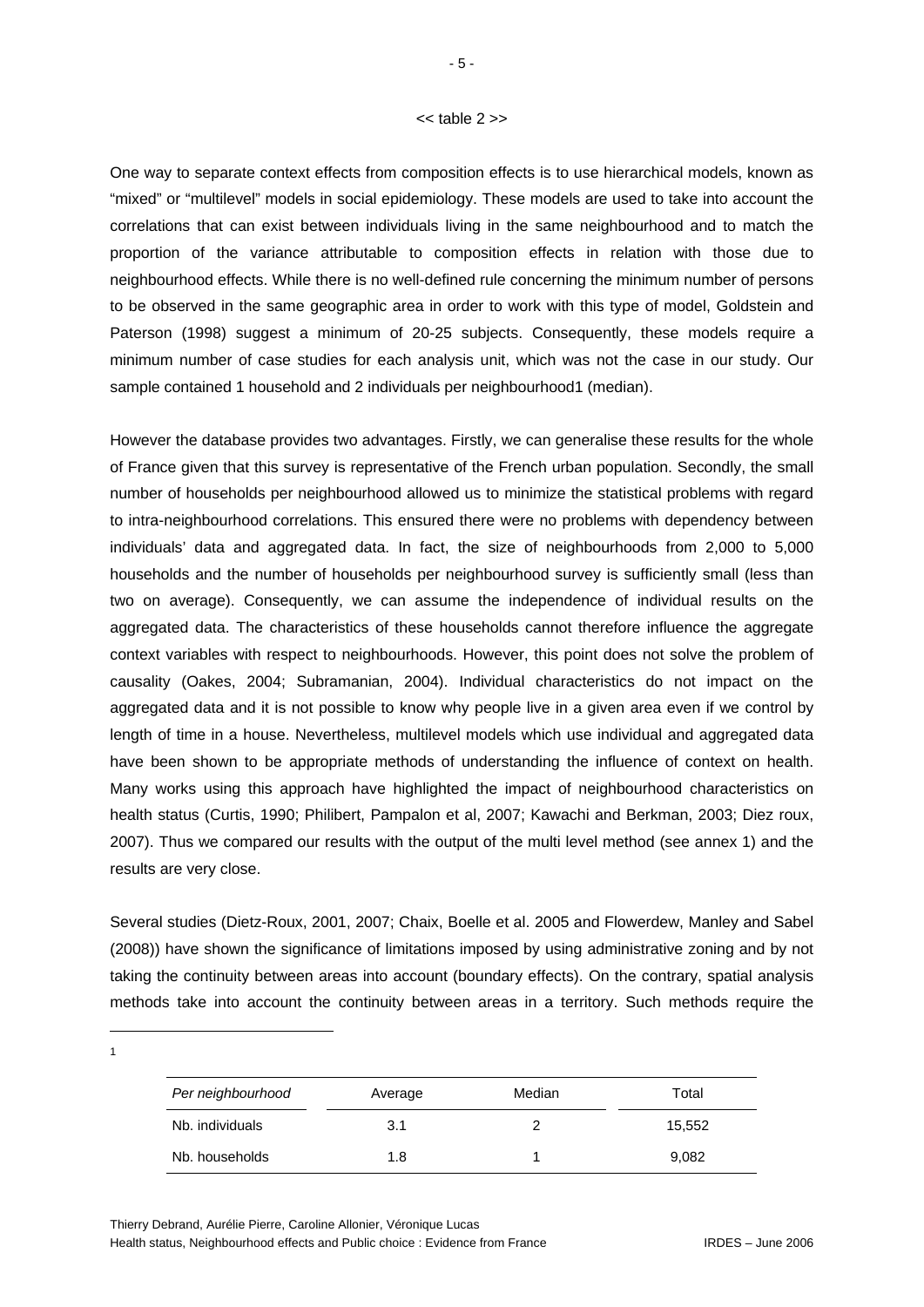availability of very fine data concerning the location of housing, though these data are not in our database (Auchincloss, Diez Roux et al., 2007). However, the smaller the geographic area is, the more precise the contextual information and the greater the boundary effect are. Consequently, it was necessary to decide the optimal size of geographic area for our study (Lupton, 2003). If we use Kearns' and Parkinson's (2001) approach, it is necessary to study neighbourhood effects on selfreported health status to identify a level between the first level (dwelling area) and the second level (the locality). For the French case, we considered the Iris level to be the most pertinent, taking into account household characteristics.

Testing for neighbourhood effects were carried out in four steps. First, we analysed the probability of being in bad health using only individual characteristic determinants within a Probit model. In the second stage, we add the dummy variable of being a CUA inhabitant or not. In the third stage, we introduce each context factor and simultaneously measure their marginal effects on the probability of being in bad health. This method allows us to compare these marginal effects with the marginal effect associated with the individual characteristics. Finally, we take into account all factors: individual characteristics, context factors and CUA dummy. Thus we compute marginal effects on the probability of self-reporting bad health. We compared the results obtained with those obtained if we had used the odds-ratio method and the results are very close. We preferred to use the marginal effect method because it is possible to include certain continuous variables to describe neighbourhood effects in our estimation.

#### **Results**

1

#### *Do neighbourhood effects exist in France?*

The first estimate2 is performed without any context effect (synthetic factor) or dummy relating to living in a CUA or not (Table 3). Ceteris paribus, being less qualified, manual worker or elderly is associated with being in poor health. However, neither length of time in a home nor the size of the city seemed to correlate with self-reported health status. Regardless of the context factors, the estimated results concerning the individual determining factors are quite stable and the results are coherent with previous works on this topic. The synthetic factors do not change the individual determining factors but modify the probability of being in poor health oneself. For example, by introducing CUA residency into this equation, the probability of CUA inhabitants declaring themselves to be in poor health is increased by 2.23 points compared with those not living in a CUA.

<sup>&</sup>lt;sup>2</sup> For the estimation we took out individuals who were on the extreme positions for each axis percentiles [1% -99%]. The estimates use 15 552 individuals and 4 949 areas.

<sup>3</sup> It is the marginal effect on the probability of being in bad health, i.e. the variation of probability if the discrete change of the dummy variable is from 0 to 1. For instance, the CUA marginal effect is about 2.22 points and the gender marginal effect is equal to 3.75 points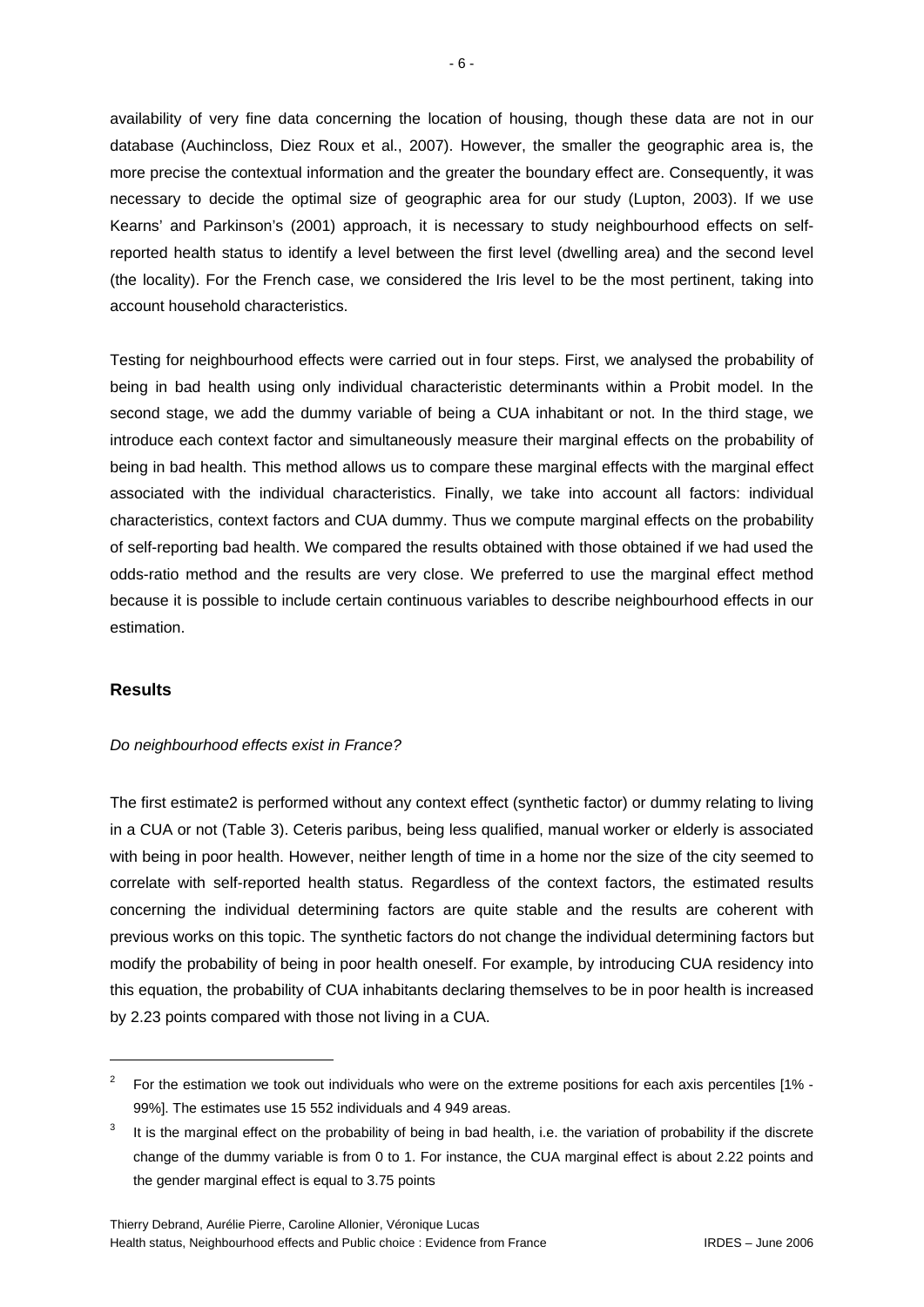#### $<<$  table  $3$   $>>$

The first synthetic context factor is negatively correlated with the probability of declaring oneself in poor health. The negative coefficient shows that the higher the social and economic level of the neighbourhood is, the lower the probability of declaring oneself to be in poor health is. Individual effects are therefore not the only determining factors of SRH. By adding the CUA dummy, we note that the negative correlation between individual SHR and the synthetic factor (1) persists. The CUA effect is considerably reduced from 2.2 to 0.16 and is not significant.

It appears that the synthetic factor (2) relating to residential mobility is positively associated with individual SRH. This suggests that living in a "none mobile" neighbourhoods increases the probability to be in bad health. The coefficient associated with living in a CUA or not is still positive and non significant, when simultaneously introducing the CUA effect and the synthetic factor (2). Nevertheless, the p-value associated with the CUA coefficient is very close to the threshold of 10% (p-value = 10.6). With the synthetic factor (3), which is more of a "generational" factor, the associated coefficient is negative and significant. Thus individuals who live in young neighbourhoods seem to declare themselves to be in poor health less frequently than others. The coefficients associated with the synthetic factor and the fact of living in CUA are simultaneously significant, which is contrary to estimates using the synthetic factor on "economic and social condition".

#### *Linear or quadratic effect, that is the question?*

In this initial approach, we assumed that the synthetic factors have a linear impact on SHR. However, this hypothesis can be too strong. By introducing the square value of synthetic factors (Table 4), we show that for the synthetic factor (3), the coefficients associated with both the linear form (factor) and the quadratic form (factor \* factor) are significant, as is the CUA effect. Thus people associated with extreme (positive or negative) values in the synthetic factor (3) reported worse health status than people associated with medium values. Note that for factor (1) and (2) we do not reject the linear hypothesis: the introduction of the square calculation for the other synthetic factors does not alter the explanations.

 $<<$  table  $4$   $>>$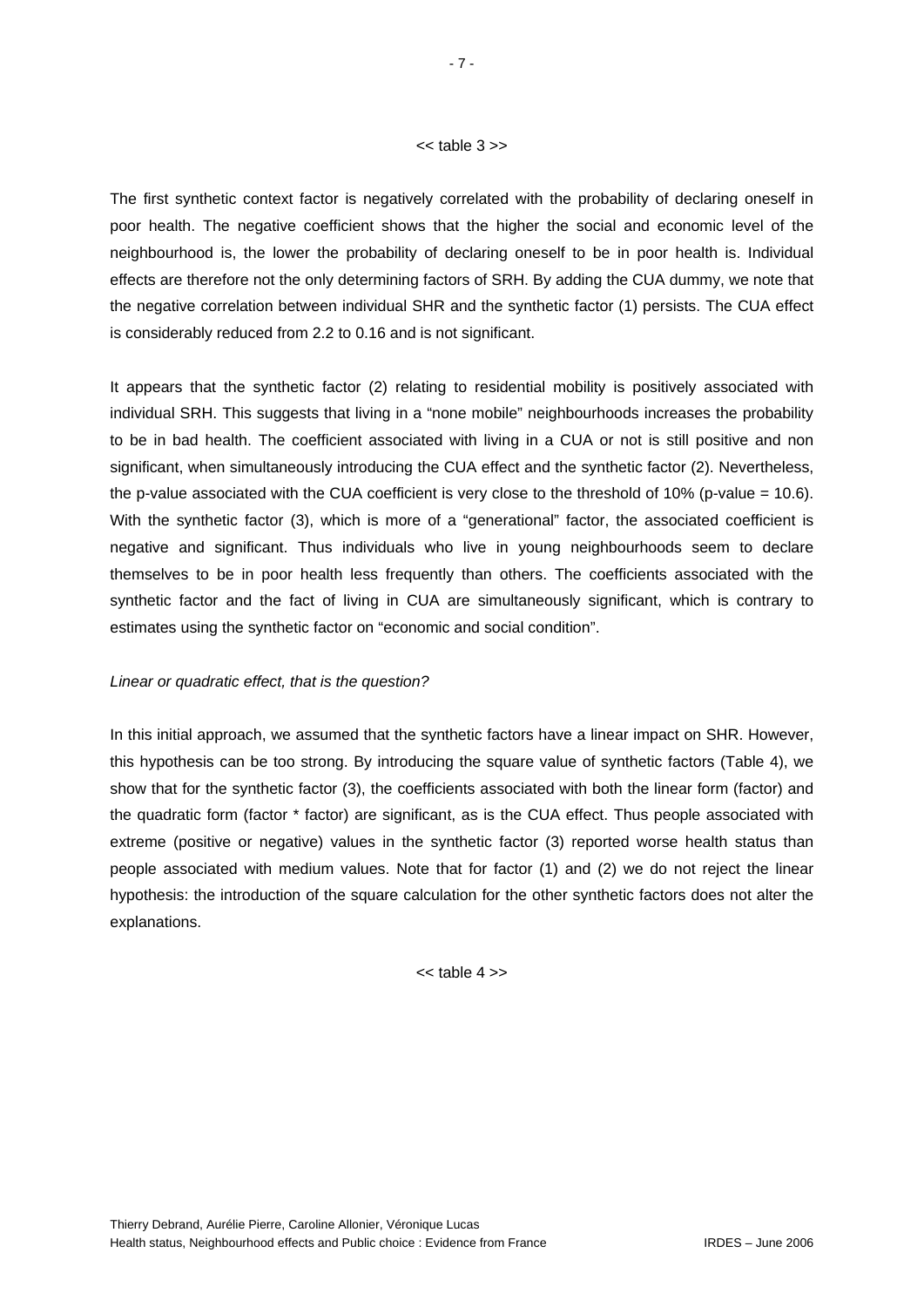#### **Discussion**

Our paper presents four main results. The first concerns the distinction between individual characteristics and contextual effects. The results of individual determinants from French data are comparable to the results shown in the international literature (Subramanian, Acevedo et al, 2005; Lindstrom, Merlo and Ostergren, 2002 and see also the special issue of Social Science and Medicine, November 2007). Moreover, the estimations with or without synthetic context factor for individual determinants are quite stable. The coefficient values and the standard deviation associated with individual determining effects remain very close. Thus information included in the context factors is different from the information contained in the individual variables. We can envisage two possibilities: we have omitted the inclusion of certain individual variables in our model that strongly correlate with context factors, or else we have placed strong emphasis on a context effect. The second solution seems to be the most probable since usual individual determinants of health status are included in our estimations (age, gender, wage, level of education and nationality). Even if we have omitted individual variables, it is highly unlikely that their effects significantly modify the impact of context variables.

#### *CUA's has a good proxy for the Social and economic conditions*

The second result deals with coefficients associated with synthetic factors and their interactions with the CUA variable. "CUA effect" reflects negative externalities related to the accumulation of social inequalities (concentration of poverty, poor quality of environment, among others). Being a CUA resident significantly increases the probability of an individual declaring themselves as being in poor health by 2.2 points (see Table 3). By simultaneously introducing the first synthetic factor and the CUA dummy, the coefficient associated with this synthetic factor has negative significance whereas the coefficient associated with the CUA variable is not different from zero. By comparing the respective impacts of the "Social and economic condition" factor and the fact of being a CUA resident on perceived individual health status, we observe that even by taking the extreme values of the first synthetic factor and retaining only the values associated with percentiles  $p5$  (value = 4.30, nondeprived) and p95 (value  $=$  - 5.60, deprived), the difference in proportion of persons in poor health is  $+$ 4.3 points compared to 2.2 points for the CUA effect (see table 5). Similar effects are obtained when dividing it into deciles and computing an Odds ratio. The values of p5 and p95 correspond approximately to the average of the factor in the first and last deciles.

The "Social and economic condition" factor takes better account of the heterogeneous character of neighbourhoods than the single CUA dummy and helps to highlight the influence of socioeconomic characteristics on health status. The gradient of the differences between neighbourhoods is very significant, as much for disadvantaged neighbourhoods as non-disadvantaged ones and cannot be summarised by the CUA variable alone. In France, there are 753 CUAs. It is the town councils that request CUA status for some of their neighbourhoods, often on the basis of political considerations, though socioeconomic factors are taken into account as well. Consequently, certain neighbourhoods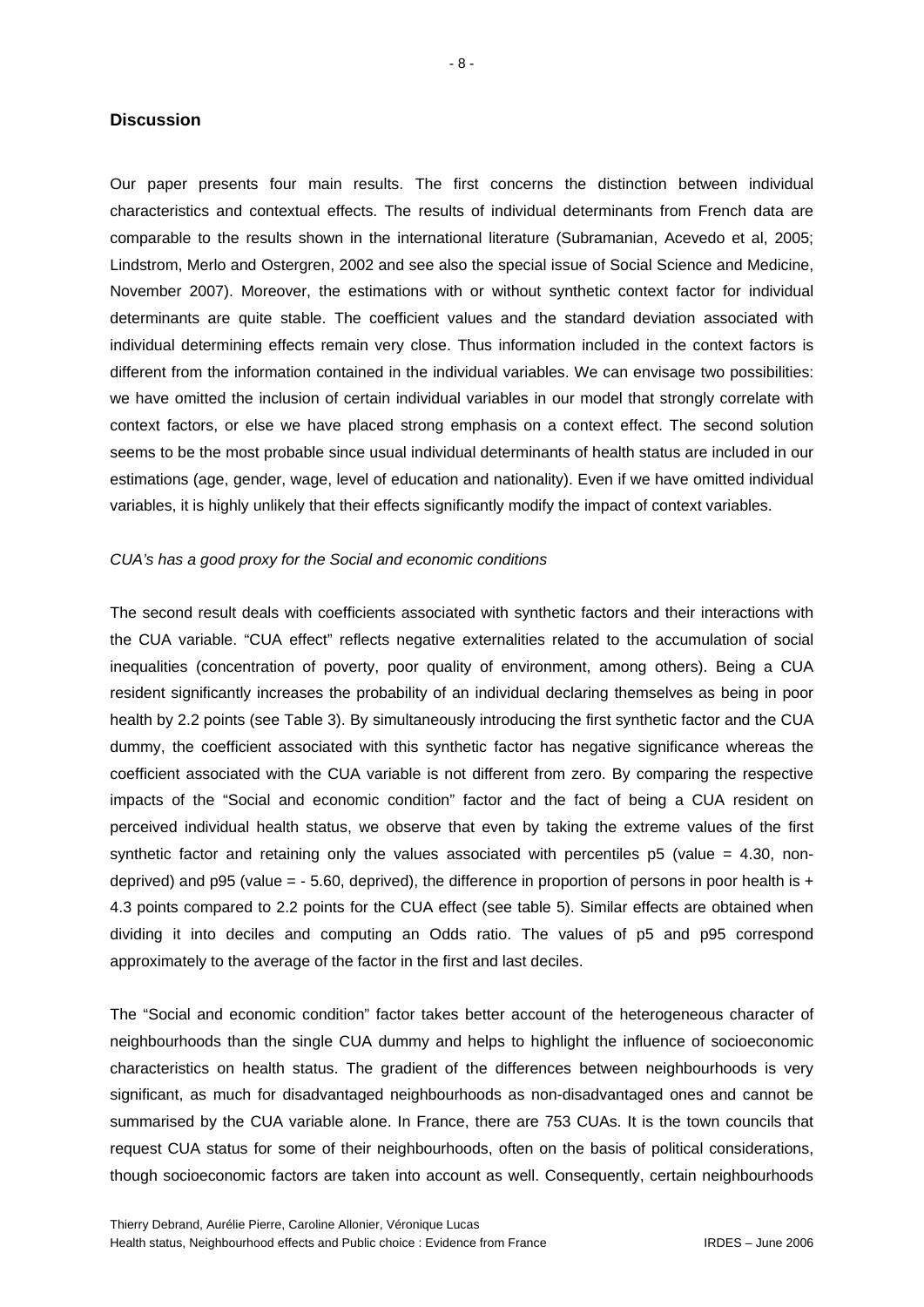in CUAs should not be while certain neighbourhoods outside CUAs should be included in them. By comparing the first synthetic factor effect with the individual characteristic effects (see table 5), we note that, with regard to an individual declaring themselves as being in poor health, the difference between living in a disadvantaged neighbourhood or not (+ 4.2 points) is greater than the difference between the age groups 45-59 years and 60-79 years (+ 3.7 points4) and gender (+ 3.9 points). This difference is slightly smaller than that observed between nationalities (+ 5.6 points), professions (+9.7 points), employment statuses (+ 10.8 points), wages (+ 11.1 points) and levels of education (+ 13.4 points).

 $<<$  table  $5$  >>

#### *Migration effect*

1

The third result concerns the mobility factor which represents the flows of people that will construct future towns as opposed to the two others that represent an overview of towns today. Housing economists demonstrate that towns are continually evolving and that it is equally important to study both the status of towns and their population dynamics; furthermore, it is primordial to understand the creation of deprived neighbourhoods (Aaronson, 2000; Ayala and Navaro, 2007). Also, individual factors that explain residential mobility are often quite similar to those that explain health status. Here again, the results from French data (Debrand and Taffin, 2005) are comparable to the results taken from the international literature (Rossi, 1955; Speare, 1970; Mincer, 1978; Hughes and Mc Cormick, 1981; Henley, 1998; Böheim and Taylor, 1999). Our estimations show that the mobility factor has a linear effect on the probability of reporting bad health. This effect (+3 points) (p95= 4.43; p5=-5.22) is lower than that measured for the "Social and economic condition" factor but is higher than the CUA effect.

Although Van Lenthe, Martikainen and Mackenbach (2007), regarding a Dutch city, assume that *"selective migration will hardly contribute to neighbourhood inequalities in health and health-related behaviour"*, we can assume that mobility runs counter to the creation of social networks (Kan, 2007). Consequently, in our opinion we feel that our result is a pertinent contribution to the literature on understanding the relationship between Health, housing and social capital (Carpiono, 2008; Ziersch, Baum et al. 2005; Veenstra, Lunginaah et al. 2005; Sundquist and Yang, 2007; Lindstrom, Mghaddassi and Merlo, 2004; Deri, 2005). Moreover, this result appears to partially agree with the theory of "anomies" described by Durkheim (1897) and used by Curtis, Copeland et alii (2006) to explain one of ecological factors between, on the one hand, high levels of social fragmentation and individual isolation and, on the other hand, high levels of psychiatric hospital use. In addition to the four variables presented by Flowerdew, Manley and Sabel (2008), selective migration may be a new type of contextual effect. If endogenous characteristics exist for a population that moves in or out of an area, then it may be possible that these characteristics modify the SRH for the people staying in it.

<sup>&</sup>lt;sup>4</sup> The marginal effect between individuals in class (45/59 years) and in class (60/79 years) is about 3.72 points (29.38-25.66) - see table 4.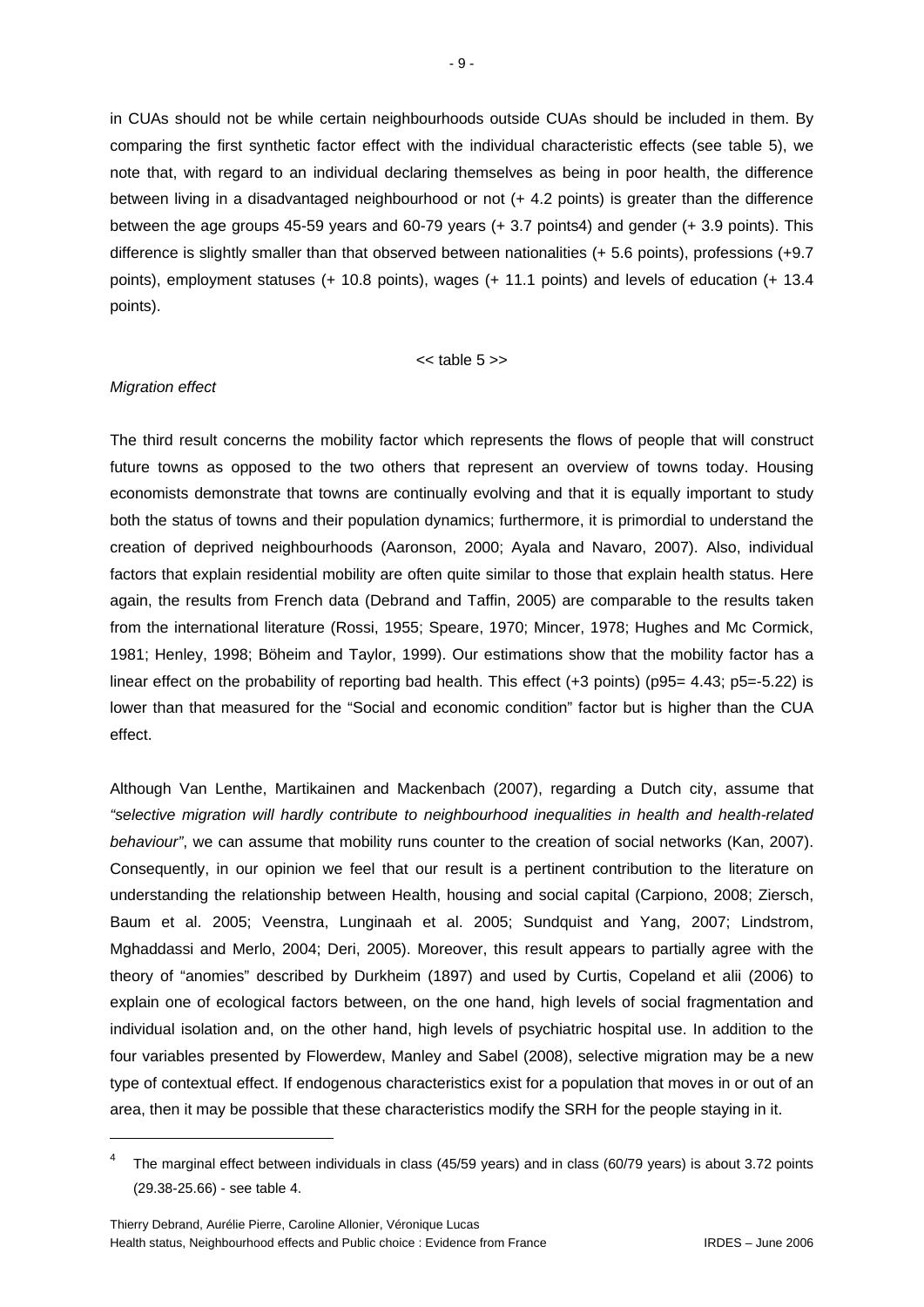By simultaneously introducing the fact of being a CUA resident and the second synthetic factor, the coefficient associated with the CUA dummy remains fairly high, but is not significant at 10% (t-stat  $=$ 1.63; p\_value = 10,6). The information included in the CUA variable does not appear to be included in the contextual mobility factor. This is due to the fact that the level of education is very important in determining this synthetic factor and that it varies sharply according to neighbourhood and whether the subject is a CUA resident or not.

#### *Socially mixed neighbourhood effect*

The fourth result concerns the "generational" factor: young households and large families in recently built neighbourhoods (associated with extreme positive values on the synthetic factor) compared to elderly households living in relatively old homes for a long time (associated with extreme negative values on the synthetic factor). As with the first factor, we compared the results of the models with the CUA variable alone, with just this factor and with these two elements introduced simultaneously. The linear form is not sufficient to take into account the effect of this contextual factor. Here we are faced with a Guttman effect (Williamson, 1978; Podani and Miklos, 2002) and therefore need to take a quadratic form into consideration to measure the effect of the third contextual factor on health. Contrary to the results obtained with the first two factors, the most important differences are not between the most extreme positions but rather between an intermediate position and both the far ends (see fig. 1).

#### << fig 1 >>

The negative symbol of the linear part indicates that at relatively the same position, individuals who live in neighbourhoods with positive coordinates for the "generational" factor are in better health than those who live in neighbourhoods with negative coordinates. In fact, the most favourable position is occupied by households living in neighbourhoods with a wide variety of inhabitants (i.e. age) and buildings (i.e. year of construction) (see figure 1). The maximum marginal effect is +3.35 points (p95= 2.92; p5=-2.47). It is lower than the marginal effect of the first factor, but higher than that observed for the second factor. This effect is the sum of the linear effect and the socially mixed neighbourhood effect. The latter represents the gain achieved by mixing "new" and "old" neighbourhoods and "young" and "old" households. Generally, this phenomenon highlights either the ethnic composition of neighbourhoods (Neeleman, Wilson and Wessely, 2005; Fagg, Curtis et al. 2006), or the tenure (homeowner, tenant) of households (Atkinson and Kintrea, 2000).

The last remark on this factor is that the coefficient associated with the CUA dummy (2.7 points) is significant, which is not surprising. Since the "Social and economic condition" factor does take into consideration all the information included in the CUA variable, it appears logical that the information included in this synthetic factor would be different from that included in the CUA variable. Consequently, the effects measured with the third factor are added to the CUA effect.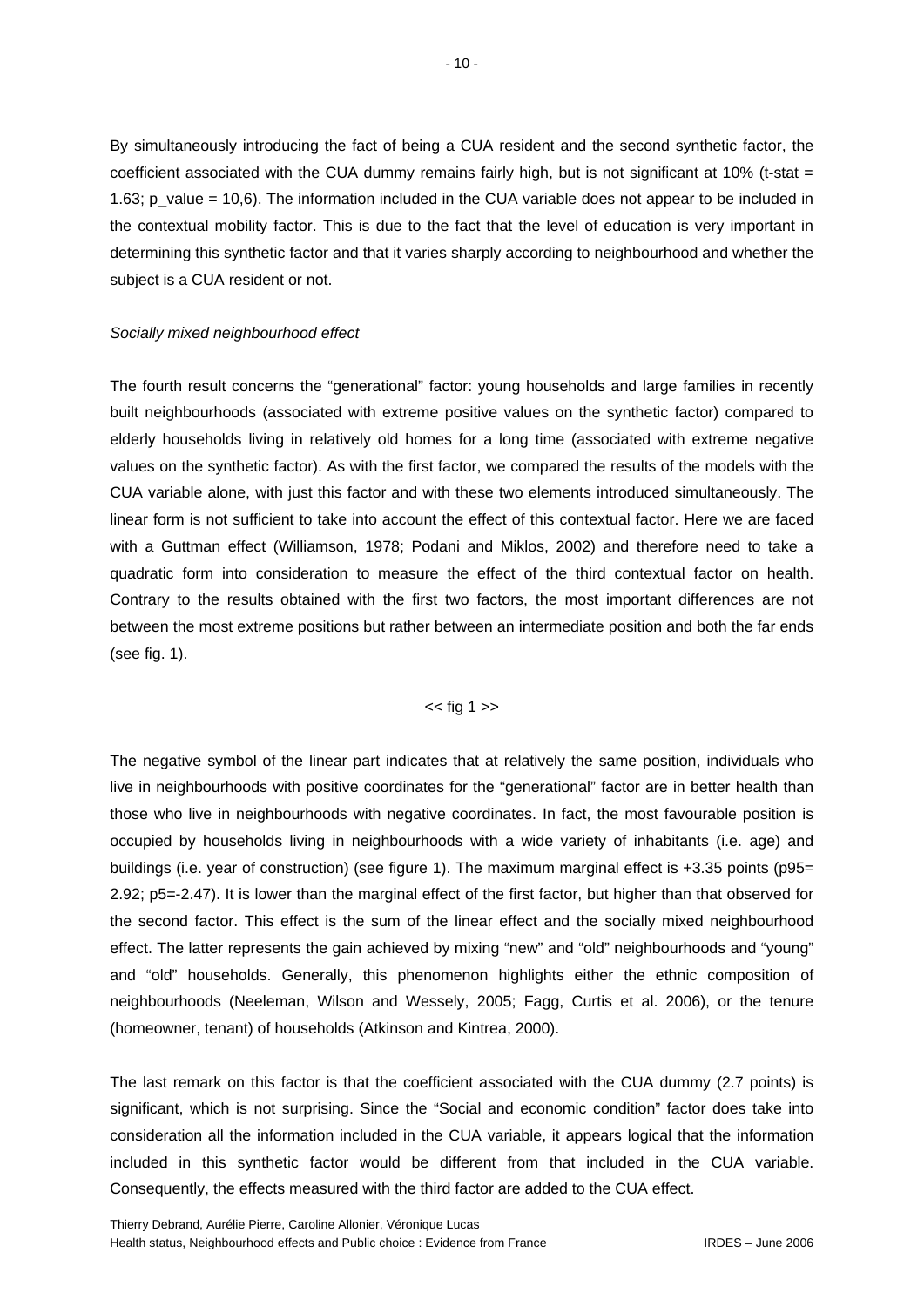#### **Concluding remarks**

With the analysis reported above we may distinguish two main concluding remarks. Firstly, in France as in other countries, individual characteristics make up a significant share of the causes of individual health status. However, it is also essential to include the environment where the individuals live in the determinants. We find three types of contextual effects termed "Social and economic conditions", "Mobility" and "Generational", that can be traced back in the context variables used in the principal component analysis. It will be possible to include other context variables to describe other dimensions of context. The strength of the results obtained with our 36 context variables is maintained but would be improved by additional information. The context with the strongest effect corresponds to "Social and economic conditions". The effects for the two other contexts are very close. Consequently, it is necessary to take a multidimensional approach to understand the complexity of neighbourhood effect. The marginal effects for the three factors are greater than the CUA effect alone. This result is normal but useful. It is normal because dummy variables summarize certain situations very differently and heterogeneity is more prevalent in non-CUA neighbourhoods than in CUA neighbourhoods. Moreover, some non CUA neighbourhoods have the same social and economic characteristics as CUA neighbourhoods. Consequently, if inequalities are observed using the CUA criterion alone, even greater inequalities will remain hidden. Nonetheless, it would be wrong to consider that the total neighbourhood effect will be the aggregated sum of the three contexts, because none of the neighbourhoods are simultaneously in the most deprived contexts. If we wish to obtain only one synthetic indicator of neighbourhood effect, it would be necessary to compute the individual sums of the three contexts.

According to French political tradition, which has always advocated the rejection of communitarian policy as a lever for public policies, it seems important to implement geography-oriented policies to limit territorial inequalities relating to health status. Although CUA and non-CUA classifications correspond to a certain socioeconomic reality, their application still remains a political decision. There are deprived neighbourhoods outside CUAs that have greater difficulties than certain neighbourhoods in CUAs. For a "macro" or a government analysis, the CUA criterion is a good indicator for observing the evolution of health in the most deprived areas, but our work clearly shows that this criterion may be inadequate for obtaining certain "micro" or precise results, because it takes no account of the heterogeneous nature of neighbourhoods. Furthermore, as the CUA criterion is essentially determined by socioeconomic and institutional characteristics, it takes no account of other contextual variables. Mayors and district policy-makers require more than only the CUA criterion as an indicator of the health of their populations. Moreover, different statistical methods could be used to study a particular area (for instance, spatial analysis methods) or different variables (healthcare availability, urban transport, difference between characteristics of employment area and living area, etc.) but all these variables are often unavailable in the French census database. This problem could be overcome by confirming our results through work on other databases concerning smaller areas.

- 11 -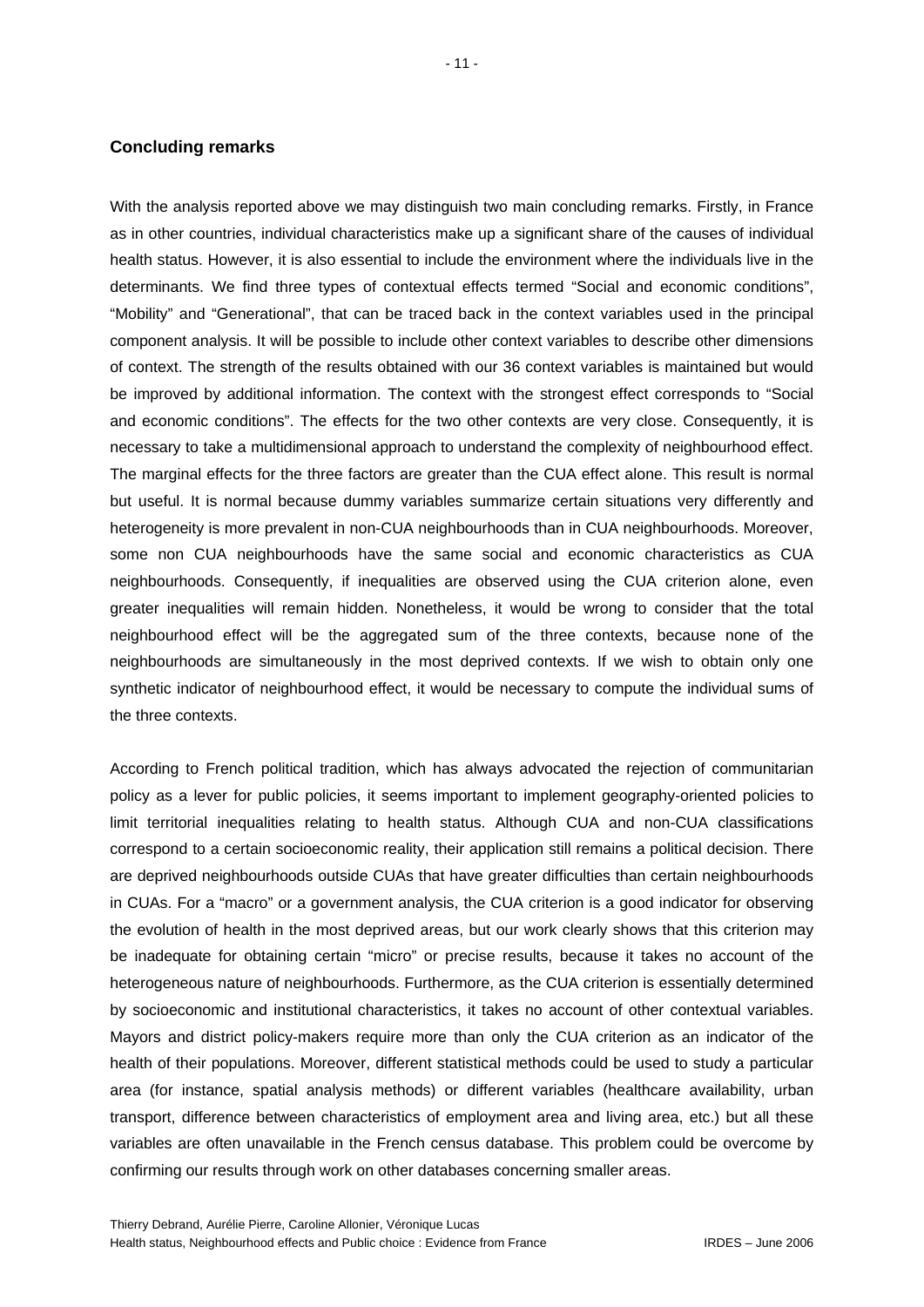#### **Reference**

Aaronson D. (2001): Neighbourhood Dynamics, Journal of Urban Economics, 49, 1-31.

Acevedo-Garcia D., Lochner K.A. (2003): Residential segregation and health, in Neighbourhoods and Health (eds. Kawachi et Berkman), Oxford University Press, 265-81.

Allonier C., Debrand T., Lucas V., Pierre A. (2006) : Des indicateurs de santé moins favorables pour les habitants des Zones urbaines sensibles, *Questions d'économie de la santé*, n° 117.

Atkinson R. and Kintrea K. (2000): Owner-occupation, social mix and neighbourhood impacts, *Policy and politics*, 28, 93-108.

Auchincloss A., Diez Roux A., Brown D., Erdmann C. and Raghunathan T. (2007): Filling the gaps: spatial interpolation of residential survey data in the estimation of neighbourhood characteristics. *Epidemiology*, 18(4), 469-78.

Ayala L. and Navaroo C. (2007): The dynamics of housing deprivation, *Journal of Housing Economics*, 16, 72-97.

Böheim R. and Taylor M. (1999), « Residential Mobility, Housing Tenure and The Labour Market in Britain », Working Paper, University of Essex.

Burstrom B. and Fredlund P. (2001): Self rated health: Is it as good a predictor of subsequent mortality among adults in lower as well as in higher social classes? *Journal of Epidemiology and Community Health*, 55, 836-40.

Carpiano R. (2006): Toward a neighborhood resource-based theory of social capital for health: Can Bourdieu and sociology help?, Social Science and Medicine, 62 (2006) 165-75.

Chaix B. and Chauvin P. (2002): The contribution of multilevel models in contextual analysis in the field of social epidemiology: a review of literature, *Revue d Epidemiologie et de Sante Publique*, 50, 89-499

Chaix B., Boelle P.Y., Guilbert P. and Chauvin, P. (2005) : Area-level determinants of specialty care utilization in France: a multilevel analysis, *Public Health*, 119, 97-104.

Congdon P., Shouls S. and Curtis S. (1997): A multi-Level perspective on small area health and mortality: a case study of england and Wales, *International journal of population geography*, 3,243-63

Curtis S. (1990): Use of survey data and small area statistics to assess the link between individual morbidity and neighborhood deprivation, *Journal of Epidemiology and community Health*,

Curtis S., Copeland A., Fagg J., Congdon P., Almong M. et Fitzpatrick J. (2006): The ecological relationship between deprivation, social isolation and rates of hospital admission for acute psychiatric care: a comparison of London and New York City, 12, 19-37.

Cutler D., Glaeser E. and Vidgor J. (1999): The rise and decline of the American Ghetto, *Journal of Political Economy*, 107, 455-506.

Debrand T. and Taffin C. (2005) : La mobilité résidentielle depuis 20 ans : des facteurs structurels aux effets de la conjoncture, *Economie et Statistique*, 381-382, 125-45.

Deri C. (2005): Social networks and health service utilization, *Journal of Health Economics*, 24, 1076- 107.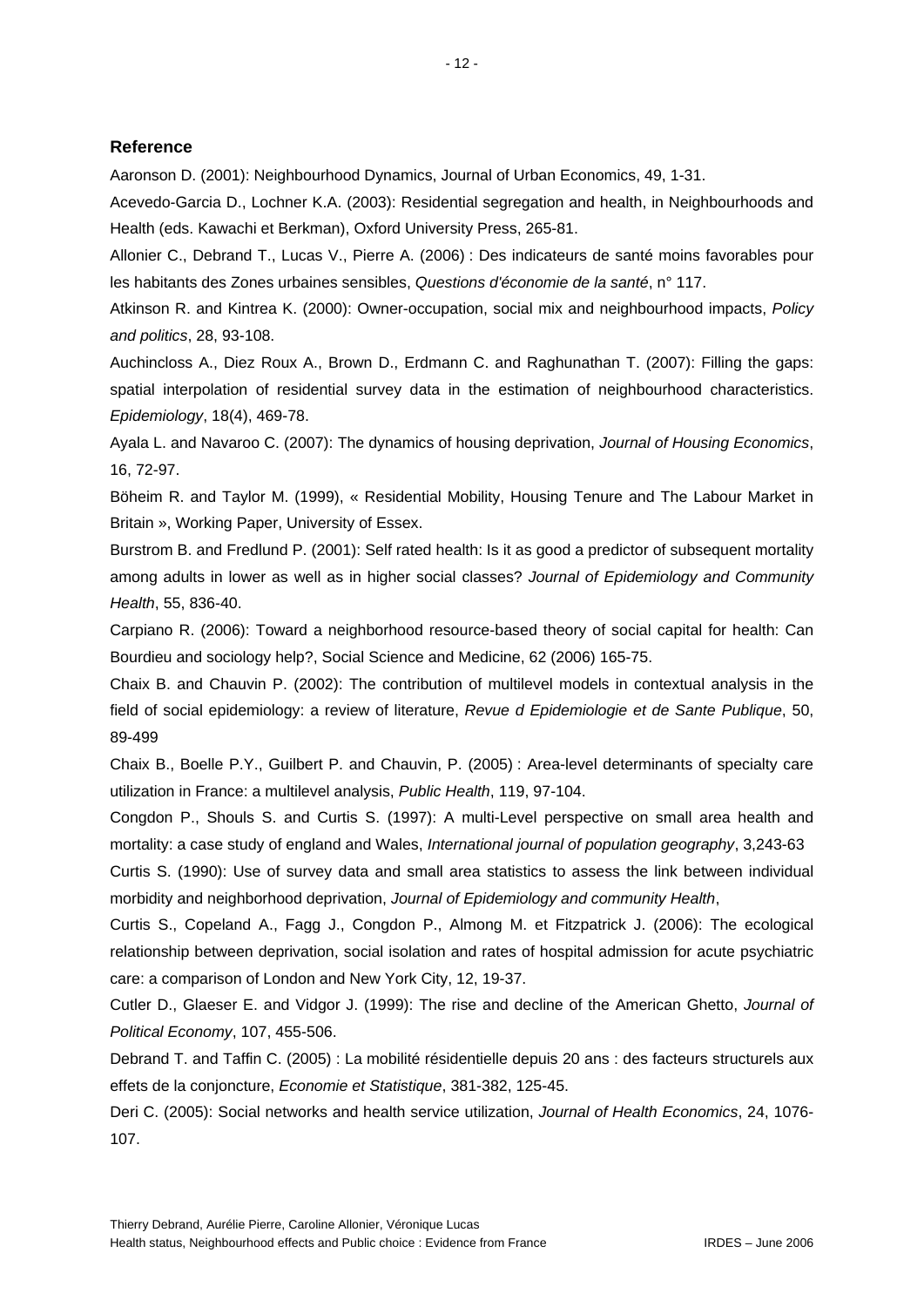De Salvo, K.B., Fan V.S., McDonell M.B., and Fihn S.D. (2005): Predicting mortality and healthcare utilization with a single question, *Health Service Research*, 40, 1234-46.

Diez Roux A. (2001): Investigating Neighbourhood and area effects on health, *American journal of public health,* 91, 1783-9.

Diez Roux A. (2004): Estimating neighbourhood health effects: the challenge of causal inference in a complex world, *Social science & medicine*, 53, 1953-60.

Diez Roux A. (2007). Neighbourhoods and health: where are we and where do we go from here? *Revue d Epidemiologie et de Sante Publique*, 55(1), 13-21.

Duncan C, Jones K, Moon G. (1996): Health-related behaviour in context: a multilevel modelling approach., *Social science & medicine*, 42, 817-30.

Durkheim E. (1897): *Le suicide. Étude de sociologie*, Les Presses universitaires de France, deuxième édition, 1967.

Fagg J., Curtis S., Stansfeld S., Congdon P. (2006): Psychological distress among adolescents, and its relationship to individual, family and area characteristics in East London, Social Science and Medicine, 63, 636–648

Flowerdew R., Manley D and Sabel C. (2008): Neighbourhood effects on Health: Does it matter where you draw the boundaries? *Social Science & medicine*, 66, 1241-55.

Fujita M. (1989) : *Urban Economic Theory. Land Use and City size*, Cambridge University Press.

Fujita M. et Thisse J.F. (2002) : *Economics of Agglomeration. Cities, Industrial Location and Regional Growth*, Cambridge University Press.

Henley A. (1998), « Residential Mobility, Housing Equity and The Labour Market », *The Economic Journal,* n° 108, pp. 27-414.

Hughes G. and Mc Cormick B. (1981), « Do Council Housing Policies Reduce Migration between Regions? », *The Economic Journal,* n° 91, pp. 37-919.

Hughes G. and Mc Cormick B. (1985), « Migration Intention in The U K Which Households Want to Migrate and Which Succeed? », *The Economic Journal,* n° 95, 23-113.

Idler E. and Benyamini Y. (1997): Self-rated health and mortality: a review of twenty-seven community studies." *Journal of Health and Social Behaviour,.* 38, 21-37.

Kawachi I. and Berkman L.F. (2003), *Neighbourhoods and health*, Oxford University Press

Kearns A. and Parkinson M. (2001): The significance of Neighbourhood, Urban studies, 38(12), 2103-10.

Kingsley G.T (2003): Housing, health, and the neighbourhood context, *American Journal of Preventive Medicine*, 24, 6-7.

Kan K. (2007): Residential mobility and social capital, *Journal of Urban Economics*, 61, 436-57

Kunst A. and Mackenbach J. (1994):. Measuring socioeconomic inequalities in health Copenhagen. Danmark: WHO Regional Office for Europe.

Lindstrom M., Moghaddassi M. and Merlo J. (2004): Individual self-reported health, social participation and neighbourhood: a multilevel analysis in Malmo, Sweden, Preventive Medicine, 39, 135-41.

Lupton R. (2003): "Neighbourhood Effects": Can we measure them and does it matter, CASE paper, London School of Economics.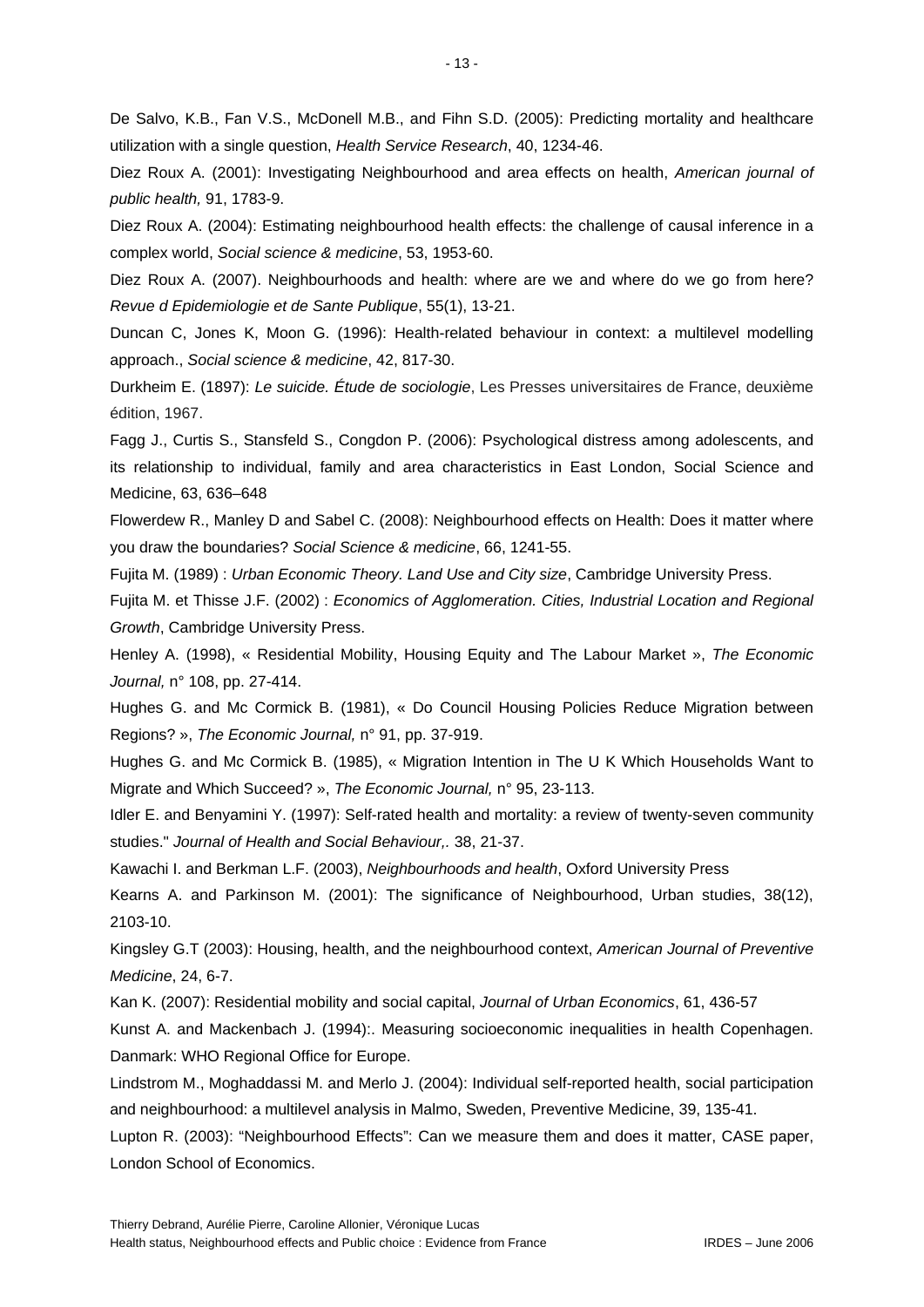Macintyren S.; Ellaway A. and Cummins S. (2002): Place effects on health: how can we conceptualise, operationalise and measure them? *Social Science & medicine*, 55, 125-39.

Mincer J. (1978), « Family Migration Decisions », *Journal of Political Economy*, vol. 86, n° 5,. 749-773. Mossey, J. M. and Shapiro E. (1982): Self-rated health: a predictor of mortality among the elderly, American Journal of Public Health, 72, 800-08.

Neeleman J., Wilson-Jones C. and Wessely S. (2005): Ethnic density and deliberate self-harm: A small area study in south east London, *Journal of Epidemiology and Community Health,* 55, 85–90.

Oakes J.M. (2004): The (mis)estimation of neighbourhood effects : causal inference for a practicable epidemiology, *Social Science & medicine,* 58, 1929–52.

Parizot I, Renahy E, Bazin F and Chauvin P. (2005) : Enquête sur la santé et le recours aux soins dans les quartiers défavorisés d'Ile de France. Rapport pour la Délégation Interministérielle à la Ville, 180 p.

Pickett K. and Pearl M. (2001): Multilevel analyses of neighbourhood socioeconomic context and health outcomes: a critical review; *Journal of Epidemiology and Community Health*, 55:111-122.

Philibert M.D., Pampalon R., Hamel D., Thouez J.-P. and Loiselle C.G. (2007): Material and social deprivation and health and social services utilisation in Quebec: A local-scale evaluation system, *Social science and medicine,* 64, 1651-64*.* 

Podani J., Miklós I. (2002): Resemblance Coefficients and the Horseshoe Effect in Principal Coordinates Analysis *Ecology*, 83, 3331-43.

Rosenthal L. (1997): Chain-Formation in the Owner-Occupied Housing Market, *The Economic Journal*, 107, 475-88.

Rossi P. (1955), *Why Families Move*, Mac Millan, New York.

Schelling T. (1978), *Micromotives and Macrobehavior*, New York, Norton

Speare A. (1970), « Home Ownership, Life Cycle Stage, and Residential Mobility », *Demography,*n° 7, pp. 449-458.

Stronks, K., van de Mheen H., van den Bos J. and Mackenbach J. (1997): The interrelationship between income, health and employment status. *International Journal of Epidemiology*, 26, 592-600.

Subramanian S. (2004): The relevance of multilevel statistical methods for identifying causal neighbourhood effects, *Social science & medicine,* 58, 1961-67*.* 

Subramanian S., Kawachi I and Kennedy BP (2001): Does the state you live in make a difference? Multilevel analysis of self-rated health in the US, *Social science and medicine*; 53, 9–19.

Sundquista K., Yang M. (2007): Linking social capital and self-rated health: A multilevel analysis of 11,175 men and women in Sweden, *Health and Place*, 13, 324-34.

Van Lenthe F., Martikainen P. and Mackenbach J. (2007): Neighbourhood inequalities in health and health related behaviour : result of selective migration ? *Health and Place,* 13, 123-137

Veenstra G., Luginaah I., Wakefield S., Birch S., Eyles J, Elliott S. (2005): Who you know, where you live: social capital, neighbourhood and health, *Social Science and Medicine,* 60, 2799-818

Williamson M. (1978): The Ordination of Incidence Data**,** *The Journal of Ecology*, 66, 911-20.

Ziersch A., Baum F., MacDougall C. and Putland C. (2005): Neighbourhood life and social capital: the implications for health, *Social Science and Medicine*, 60, 71-86.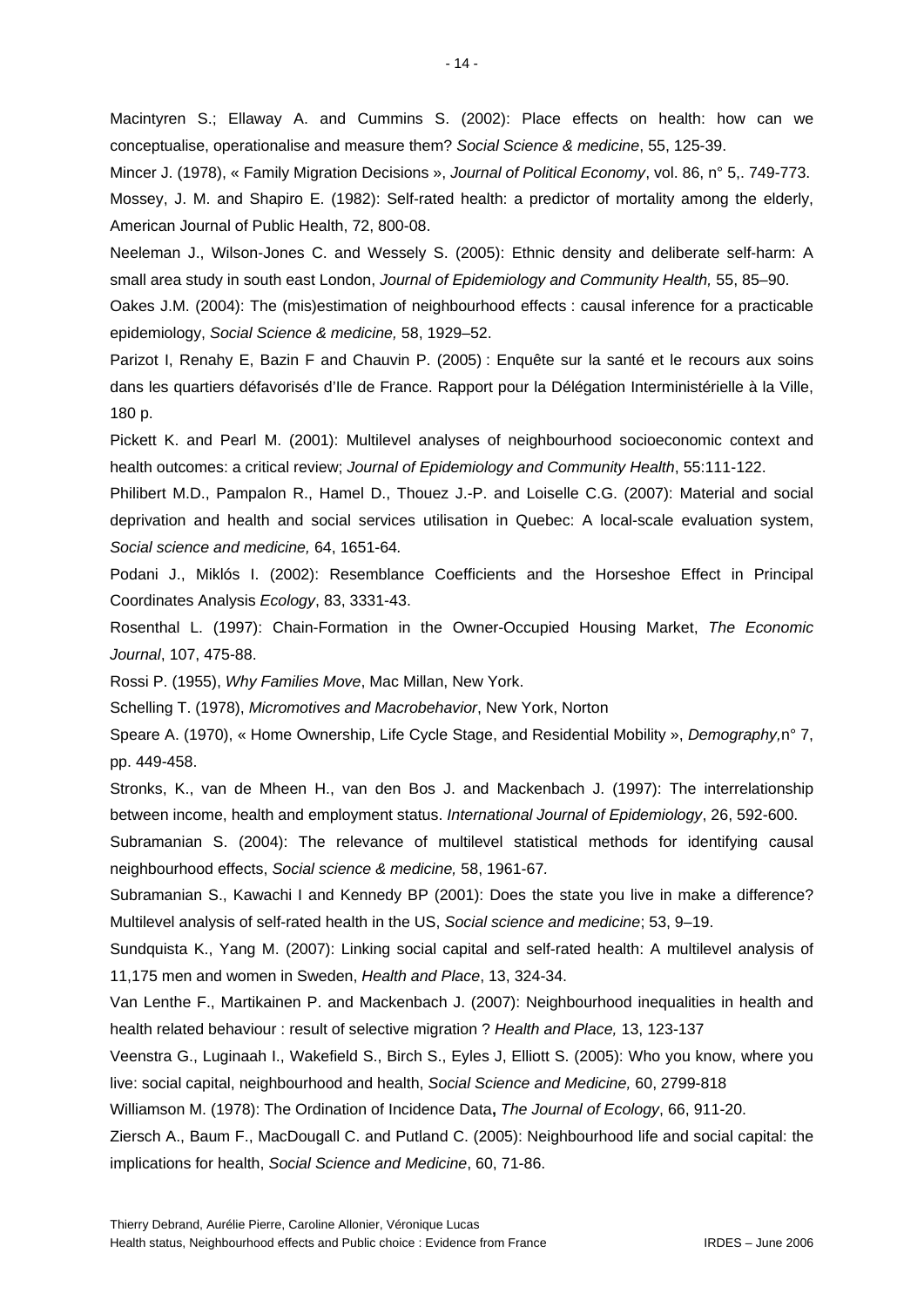|                               | inhabitants of | inhabitants | All  |
|-------------------------------|----------------|-------------|------|
|                               | <b>CUA</b>     | outside CUA |      |
| Income quartile               |                |             |      |
| quartile 1                    | 38.5           | 37.1        | 37.3 |
| quartile 2                    | 31.7           | 30.2        | 30.4 |
| quartile 3                    | 27.2           | 22.6        | 22.9 |
| quartile 4                    | 17.0           | 15.2        | 15.3 |
| <b>Education level</b>        |                |             |      |
| No qualifications             | 43.4           | 45.3        | 44.9 |
| Under graduate                | 30.2           | 30.3        | 30.3 |
| Graduate                      | 20.0           | 16.9        | 17.2 |
| Post graduate                 | 14.4           | 12.3        | 12.4 |
| Profession                    |                |             |      |
| Farmers                       | 71.2           | 52.2        | 52.8 |
| Craftsmen & Traders           | 29.2           | 27.7        | 27.8 |
| Professionals                 | 19.2           | 14.7        | 14.9 |
| Intermediary professions      | 25.5           | 22.0        | 22.2 |
| Employees                     | 34.0           | 30.4        | 30.9 |
| Manual workers                | 37.8           | 36.2        | 36.6 |
| Not applicable                | 23.9           | 16.3        | 17.5 |
| <b>Working status</b>         |                |             |      |
| Employed                      | 21.7           | 16.5        | 17.1 |
| Unemployed                    | 29.6           | 29.2        | 29.3 |
| Non-active                    | 45.1           | 38.4        | 39.3 |
| Nationality                   |                |             |      |
| French by birth               | 29.7           | 24.9        | 25.4 |
| French by acquisition         | 39.6           | 35.4        | 36.3 |
| Foreign EU 15                 | 48.4           | 34.7        | 36.3 |
| Foreign outside EU 15         | 36.0           | 29.7        | 32.1 |
| Sex                           |                |             |      |
| Female                        | 36.0           | 29.0        | 30.0 |
| Male                          | 28.0           | 22.0        | 23.0 |
| Age                           |                |             |      |
| 18/29 years old               | 12.4           | 10.1        | 10.5 |
| 30/44 years old               | 24.3           | 16.5        | 17.5 |
| 45/59 years old               | 43.8           | 28.6        | 30.3 |
| 60/79 years old               | 55.8           | 45.0        | 46.1 |
| 80 years old and over         | 69.9           | 60.6        | 61.5 |
| Length of time in home        |                |             |      |
| Less than 13 years            | 28.8           | 20.8        | 21.8 |
| 13 years and more             | 36.4           | 31.8        | 32.3 |
| Size of town                  |                |             |      |
| Less than 50 000 people       |                |             | 30.5 |
| Between 50 000 and 200 000 p. | 41.3           | 27.8        |      |
| More than 200 000 p.          | 31.5           | 28.6        | 29.0 |
| Paris                         | 33.0           | 25.9        | 26.7 |
|                               | 28.5           | 23.7        | 24.3 |

Table 1: Proportion of people declaring themselves to be in poor health in relation to individual characteristics and living in a CUA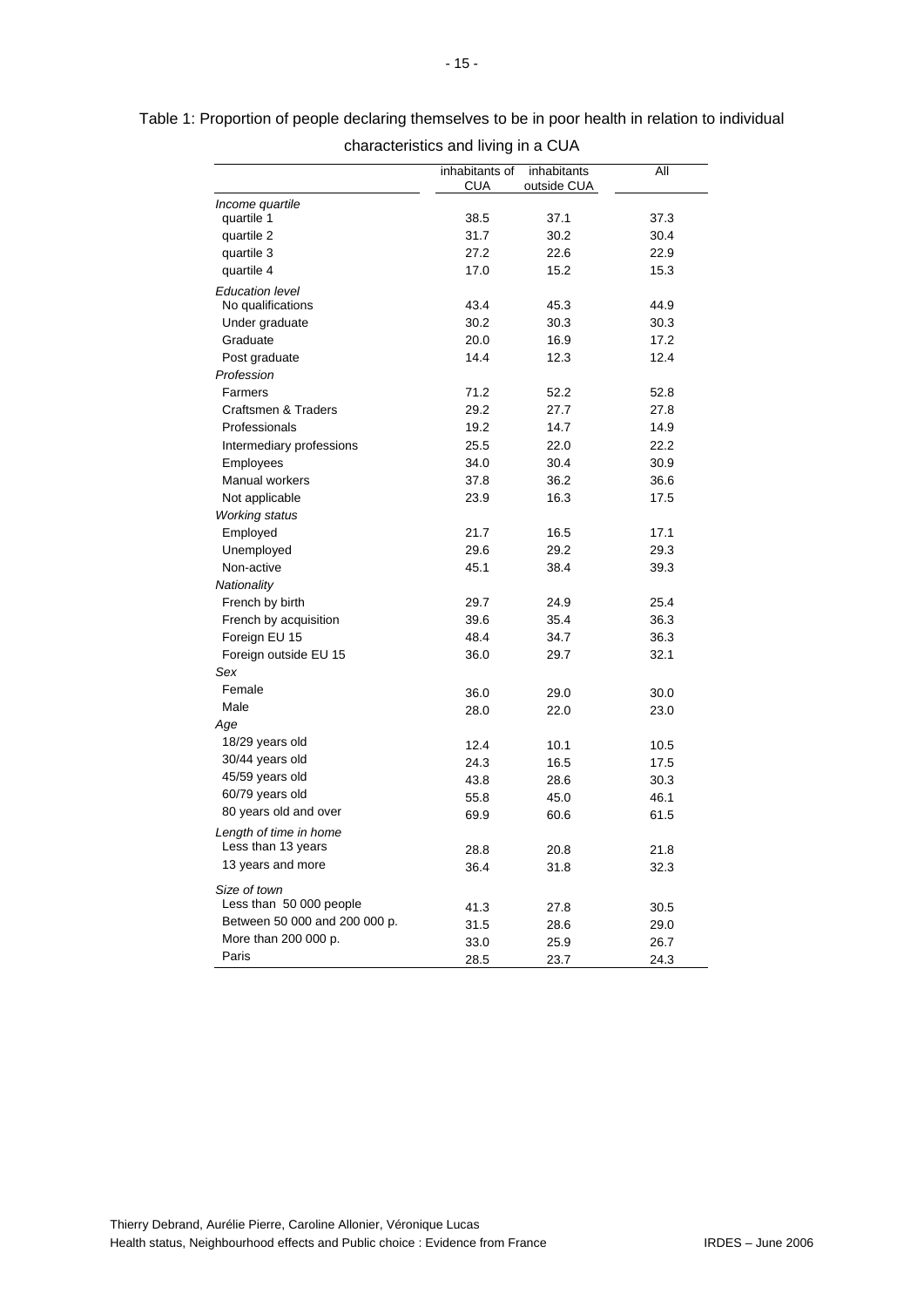|                                                     | Factor 1 | Factor 2 | Factor 3 |
|-----------------------------------------------------|----------|----------|----------|
| % of unemployed                                     | $-0,84$  | 0,31     | $-0,24$  |
| % of unemployed 15-24 years/all active 15/24 years  | $-0,57$  | 0,55     | $-0,21$  |
| % of long-term unemployed/all unemployed            | $-0,28$  | 0,41     | $-0,31$  |
| % of unemployed women/all active women              | $-0,78$  | 0,38     | $-0,23$  |
| % of active with a job/total active population      | 0,83     | $-0,32$  | 0,24     |
| % active 15-24 years                                | $-0,44$  | $-0,14$  | 0,13     |
| % employed active women/all employed active         | 0.49     | 0,24     | $-0,53$  |
| % of people with STC/employed active population     | $-0,66$  | $-0,30$  | $-0,25$  |
| % of people having moved in after 1990              | $-0,38$  | $-0,80$  | 0,16     |
| % of people living in the same household since 1990 | 0,28     | 0,79     | $-0,15$  |
| % of people living in the same town since 1990      | $-0,22$  | 0,64     | $-0,36$  |
| % of people living in the same region since 1990    | 0,08     | 0,80     | 0,03     |
| % of families with 3 children and +                 | $-0,54$  | 0,44     | 0,46     |
| % of single-parent families                         | $-0,80$  | $-0,08$  | $-0,06$  |
| % French population                                 | 0,63     | 0,09     | $-0,23$  |
| % foreign population                                | $-0,63$  | $-0,09$  | 0,23     |
| % with no qualifications                            | $-0,76$  | 0,54     | $-0,05$  |
| % of people with undergraduate level                | 0,56     | $-0,56$  | 0,21     |
| % of people with graduate level                     | 0,55     | $-0,68$  | 0,19     |
| % of people with lower graduate level               | 0,29     | $-0,71$  | $-0,07$  |
| % of people under 20 years old                      | $-0,31$  | 0,55     | 0,66     |
| % of people aged between 20 and 39 years old        | $-0,38$  | $-0,72$  | 0,12     |
| % of people aged between 40 and 59 years old        | 0,59     | 0,37     | 0,20     |
| % of people aged over 60 years old                  | 0,30     | 0,05     | $-0,78$  |
| Average number of rooms in household                | 0,48     | 0,65     | 0,20     |
| Average number of people per room                   | $-0,58$  | $-0,10$  | 0,43     |
| % of block of flats                                 | $-0,58$  | $-0,65$  | $-0,05$  |
| % of block of flats with more than 10 flats         | $-0,54$  | $-0,48$  | 0,11     |
| % of individual houses                              | 0,59     | 0,65     | 0,05     |
| % of home owners                                    | 0,83     | 0,36     | 0,03     |
| % of social renters                                 | $-0,72$  | 0,26     | 0,31     |
| % of private renters                                | $-0,01$  | $-0,77$  | -0,44    |
| % of homes built before 1948                        | 0,02     | $-0,34$  | $-0,55$  |
| % of homes built between 1949 and 1981              | $-0,24$  | 0,40     | 0,15     |
| % of homes built after 1982                         | 0,33     | $-0,09$  | 0,56     |

#### Table 2: Variable coordinates on synthetic factors

Interpretation of factors as synthetic factors of context/proxy variable Social and economic condition residential mobility generational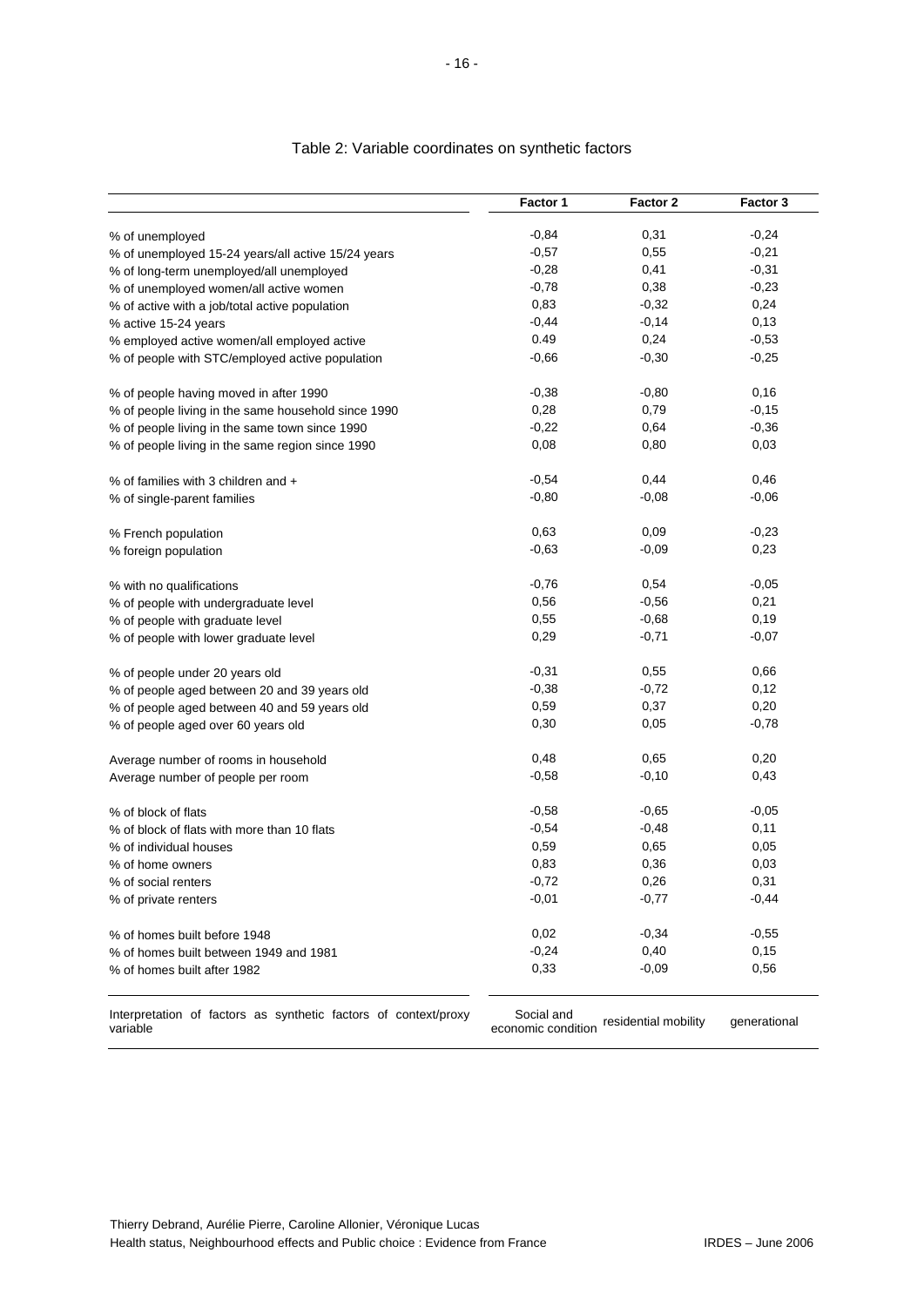| <b>CUA</b><br>Age (ref. 18/29 years)<br>$11,74$ **<br>30/44 years old<br>25,66 **<br>45/59 years old<br>29,38 **<br>60/79 years old<br>43,89 **<br>80 years old and over<br>Sex (ref. male)<br>$3.75$ **<br>Male<br>Education Level (ref. upper graduate)<br>No qualifications<br>$6,92$ **<br>$-3,17$ **<br>Graduate<br>$-6,62$ **<br>Post graduate<br>Income quartile (ref. quartile 2)<br>$3,95$ **<br>quartile 1<br>$-2,50$ **<br>quartile 3<br>$-7,77$ **<br>quartile 4<br>Profession (ref. intermediate professions)<br>Farmers<br>0,82<br>$-3,39$ **<br>Craftsmen & Traders<br>$-4,15$ **<br>Professionals<br>0,48<br>Employees<br>$4.06$ **<br>Manual workers<br>$-6,17$ **<br>Not applicable<br>Working status (ref. employed)<br>$8,82$ **<br>Unemployed<br>$10,87$ **<br>Non-active | $11,83$ **<br>25,81 **<br>29,64 **<br>44,22 ** | $11,96$ **<br>26,08 **<br>29,98 **<br>44,52 ** | <b>CUA</b><br>$11,96$ **<br>26,08 **<br>29,99 ** | $11,53$ **        | <b>CUA</b>        |                   | <b>CUA</b>        |                   | <b>CUA</b>        |
|------------------------------------------------------------------------------------------------------------------------------------------------------------------------------------------------------------------------------------------------------------------------------------------------------------------------------------------------------------------------------------------------------------------------------------------------------------------------------------------------------------------------------------------------------------------------------------------------------------------------------------------------------------------------------------------------------------------------------------------------------------------------------------------------|------------------------------------------------|------------------------------------------------|--------------------------------------------------|-------------------|-------------------|-------------------|-------------------|-------------------|-------------------|
|                                                                                                                                                                                                                                                                                                                                                                                                                                                                                                                                                                                                                                                                                                                                                                                                |                                                |                                                |                                                  |                   |                   |                   |                   |                   |                   |
|                                                                                                                                                                                                                                                                                                                                                                                                                                                                                                                                                                                                                                                                                                                                                                                                |                                                |                                                |                                                  |                   |                   |                   |                   |                   |                   |
|                                                                                                                                                                                                                                                                                                                                                                                                                                                                                                                                                                                                                                                                                                                                                                                                |                                                |                                                |                                                  |                   | $11,63$ **        | $11,75$ **        | 11,86 **          | $11,74$ **        | $11,74$ **        |
|                                                                                                                                                                                                                                                                                                                                                                                                                                                                                                                                                                                                                                                                                                                                                                                                |                                                |                                                |                                                  | 25,49 **          | 25,63 **          | 25,62 **          | 25,79 **          | 25,86 **          | 25,86 **          |
|                                                                                                                                                                                                                                                                                                                                                                                                                                                                                                                                                                                                                                                                                                                                                                                                |                                                |                                                |                                                  | 29,43 **          | 29,64 **          | 29,19 **          | 29,46 **          | 29,84 **          | 29,84 **          |
|                                                                                                                                                                                                                                                                                                                                                                                                                                                                                                                                                                                                                                                                                                                                                                                                |                                                |                                                | 44,53 **                                         | 44,17 **          | 44,41 **          | 43,52 **          | 43,83 **          | 44,45 **          | 44,44 **          |
|                                                                                                                                                                                                                                                                                                                                                                                                                                                                                                                                                                                                                                                                                                                                                                                                |                                                |                                                |                                                  |                   |                   |                   |                   |                   |                   |
|                                                                                                                                                                                                                                                                                                                                                                                                                                                                                                                                                                                                                                                                                                                                                                                                | $3.74$ **                                      | $3,75$ **                                      | $3,75$ **                                        | $3,77$ **         | $3.76$ **         | $3.75$ **         | $3.74$ **         | $3,77$ **         | $3.77$ **         |
|                                                                                                                                                                                                                                                                                                                                                                                                                                                                                                                                                                                                                                                                                                                                                                                                |                                                |                                                |                                                  |                   |                   |                   |                   |                   |                   |
|                                                                                                                                                                                                                                                                                                                                                                                                                                                                                                                                                                                                                                                                                                                                                                                                | $6,81$ **                                      | $6,65$ **                                      | $6,64$ **                                        | 6,90 $**$         | $6,81**$          | $6,93$ **         | $6,79$ **         | $6,61$ **         | $6,61$ **         |
|                                                                                                                                                                                                                                                                                                                                                                                                                                                                                                                                                                                                                                                                                                                                                                                                | $-3,10$ **                                     | $-3,12$ **                                     | $-3,12$ **                                       | $-3,01$ **        | $-2,97$ **        | $-3,26$ **        | $-3,19$ **        | $-3,03$ **        | $-3,03$ **        |
|                                                                                                                                                                                                                                                                                                                                                                                                                                                                                                                                                                                                                                                                                                                                                                                                | $-6,51$ **                                     | $-6,53$ **                                     | $-6,53$ **                                       | $-6,29$ **        | $-6,22$ **        | $-6,79$ **        | $-6,69$ **        | $-6,33$ **        | $-6,33$ **        |
|                                                                                                                                                                                                                                                                                                                                                                                                                                                                                                                                                                                                                                                                                                                                                                                                |                                                |                                                |                                                  |                   |                   |                   |                   |                   |                   |
|                                                                                                                                                                                                                                                                                                                                                                                                                                                                                                                                                                                                                                                                                                                                                                                                | $3,86$ **                                      | $3,72$ **                                      | $3.72$ **                                        | $4.05$ **         | $3,96$ **         | $3.87***$         | $3,75$ **         | $3,73$ **         | $3,73$ **         |
|                                                                                                                                                                                                                                                                                                                                                                                                                                                                                                                                                                                                                                                                                                                                                                                                | $-2,43$ **                                     | $-2,28$ **                                     | $-2,28$ **                                       | $-2,51$ **        | $-2,45$ **        | $-2,42$ **        | $-2,31$ **        | $-2,17$ **        | $-2,17$ **        |
|                                                                                                                                                                                                                                                                                                                                                                                                                                                                                                                                                                                                                                                                                                                                                                                                | $-7,71$ **                                     | $-7,40$ **                                     | $-7,41$ **                                       | $-7,78$ **        | $-7,73$ **        | $-7,69$ **        | $-7,60$ **        | $-7,30$ **        | $-7,29$ **        |
|                                                                                                                                                                                                                                                                                                                                                                                                                                                                                                                                                                                                                                                                                                                                                                                                |                                                |                                                |                                                  |                   |                   |                   |                   |                   |                   |
|                                                                                                                                                                                                                                                                                                                                                                                                                                                                                                                                                                                                                                                                                                                                                                                                | 1,03                                           | 1,49                                           | 1,49                                             | 0,77              | 0,95              | 1,07              | 1,37              | 1,77              | 1,77              |
|                                                                                                                                                                                                                                                                                                                                                                                                                                                                                                                                                                                                                                                                                                                                                                                                | $-3,31$ **                                     | $-3,27$ **                                     | $-3,26$ **                                       | $-3,24$ **        | $-3,19$ *         | $-3,54$ **        | $-3,48$ **        | $-3,27$ **        | $-3,27$ **        |
|                                                                                                                                                                                                                                                                                                                                                                                                                                                                                                                                                                                                                                                                                                                                                                                                | $-4,16$ **                                     | $-4,13$ **                                     | $-4,13$ **                                       | $-4,00$ **        | $-4.02$ **        | $-4,24$ **        | $-4,26$ **        | $-4,04$ **        | $-4,04$ **        |
|                                                                                                                                                                                                                                                                                                                                                                                                                                                                                                                                                                                                                                                                                                                                                                                                | 0,46<br>$3,99$ **                              | 0,36<br>$3,81$ **                              | 0,36<br>$3,81$ **                                | 0,49<br>$3,90$ ** | 0,47<br>$3,86$ ** | 0,46<br>$4,04$ ** | 0,43<br>$3,95$ ** | 0,34<br>$3,58$ ** | 0,34<br>$3,58$ ** |
|                                                                                                                                                                                                                                                                                                                                                                                                                                                                                                                                                                                                                                                                                                                                                                                                | $-6,18$ **                                     | $-6,20$ **                                     | $-6,20$ **                                       | $-6,13$ **        | $-6,15$ **        | $-6,18$ **        | $-6,19$ **        | $-6,18$ **        | $-6,18$ **        |
|                                                                                                                                                                                                                                                                                                                                                                                                                                                                                                                                                                                                                                                                                                                                                                                                |                                                |                                                |                                                  |                   |                   |                   |                   |                   |                   |
|                                                                                                                                                                                                                                                                                                                                                                                                                                                                                                                                                                                                                                                                                                                                                                                                | $8.79$ **                                      | $8,71$ **                                      | $8,71$ **                                        | $8,82$ **         | $8,80$ **         | $8.77$ **         | $8,73$ **         | $8,66$ **         | $8,66$ **         |
|                                                                                                                                                                                                                                                                                                                                                                                                                                                                                                                                                                                                                                                                                                                                                                                                | 10,85 **                                       | $10,85$ **                                     | $10,84$ **                                       | $10,78$ **        | $10,77$ **        | 10,82 **          | 10,79 **          | 10,69 **          | $10,69$ **        |
| Nationality (ref. French by birth)                                                                                                                                                                                                                                                                                                                                                                                                                                                                                                                                                                                                                                                                                                                                                             |                                                |                                                |                                                  |                   |                   |                   |                   |                   |                   |
| $4,81$ **<br>French by acquisition                                                                                                                                                                                                                                                                                                                                                                                                                                                                                                                                                                                                                                                                                                                                                             | $4,67$ **                                      | $4,48$ **                                      | $4,47$ **                                        | $4,75$ **         | $4,64$ **         | 4,90 $**$         | $4,75$ **         | $4,49$ **         | $4.49**$          |
| $4,10$ *<br>Foreign EU 15                                                                                                                                                                                                                                                                                                                                                                                                                                                                                                                                                                                                                                                                                                                                                                      | $4,12$ *                                       | $4,08$ *                                       | $4,08$ *                                         | $4,32$ **         | $4,31$ **         | $4,00$ *          | $3,99$ *          | $4,21$ **         | $4,21$ **         |
| 1,73<br>Europe out EU 15                                                                                                                                                                                                                                                                                                                                                                                                                                                                                                                                                                                                                                                                                                                                                                       | 1,29                                           | 0,82                                           | 0,81                                             | 1,75              | 1,39              | 1,94              | 1,46              | 1,04              | 1,05              |
| Size of city (ref. Paris)                                                                                                                                                                                                                                                                                                                                                                                                                                                                                                                                                                                                                                                                                                                                                                      |                                                |                                                |                                                  |                   |                   |                   |                   |                   |                   |
| - 50 000 people<br>$-0,49$                                                                                                                                                                                                                                                                                                                                                                                                                                                                                                                                                                                                                                                                                                                                                                     | $-0,61$                                        | $-0,62$                                        | $-0,62$                                          | $-1,32$           | $-1,34$           | $-1,03$           | $-1,29$           | $-2,25$           | $-2,25$           |
| [50 000 - 200 000 [<br>$-1,39$                                                                                                                                                                                                                                                                                                                                                                                                                                                                                                                                                                                                                                                                                                                                                                 | $-1,47$                                        | $-1,30$                                        | $-1,31$                                          | $-2,02$ *         | $-2,02$ *         | $-1,89$ *         | $-2,07$ **        | $-2,64$ **        | $-2,63$ **        |
| +200 000 people<br>$-0,48$                                                                                                                                                                                                                                                                                                                                                                                                                                                                                                                                                                                                                                                                                                                                                                     | $-0,48$                                        | $-0,42$                                        | $-0,42$                                          | $-0,96$           | $-0,90$           | $-0,97$           | $-1,06$           | $-1,57$ *         | $-1,57$ *         |
| Length of time in home (less 13 years)                                                                                                                                                                                                                                                                                                                                                                                                                                                                                                                                                                                                                                                                                                                                                         |                                                |                                                |                                                  |                   |                   |                   |                   |                   |                   |
| $-0,65$<br>more than 13 years                                                                                                                                                                                                                                                                                                                                                                                                                                                                                                                                                                                                                                                                                                                                                                  | $-0,66$                                        | $-0,59$                                        | $-0,59$                                          | $-0,90$           | $-0,88$           | $-0,63$           | $-0,64$           | $-0,86$           | $-0,86$           |
| <b>CUA</b>                                                                                                                                                                                                                                                                                                                                                                                                                                                                                                                                                                                                                                                                                                                                                                                     | 2,22                                           |                                                | 0,16                                             |                   | 1,86              |                   | $2,68$ **         |                   | $-0,05$           |
| Contextual variables                                                                                                                                                                                                                                                                                                                                                                                                                                                                                                                                                                                                                                                                                                                                                                           |                                                |                                                |                                                  |                   |                   |                   |                   |                   |                   |
| factor 1                                                                                                                                                                                                                                                                                                                                                                                                                                                                                                                                                                                                                                                                                                                                                                                       |                                                | $-0,43$ **                                     | $-0,42$ **                                       |                   |                   |                   |                   | $-0.46$ **        | $-0.46$ **        |
| factor 2                                                                                                                                                                                                                                                                                                                                                                                                                                                                                                                                                                                                                                                                                                                                                                                       |                                                |                                                |                                                  | $0,31$ **         | $0,28$ **         |                   |                   | $0,37$ **         | $0,37$ **         |
| factor 3                                                                                                                                                                                                                                                                                                                                                                                                                                                                                                                                                                                                                                                                                                                                                                                       |                                                |                                                |                                                  |                   |                   | $-0,46$ **        | $-0,55$ **        | $-0,55$ **        | $-0,55$ **        |
| $-7670,86$<br>$-7668,97$<br>log likelihood                                                                                                                                                                                                                                                                                                                                                                                                                                                                                                                                                                                                                                                                                                                                                     |                                                | $-7665,05$                                     | $-7665,04$                                       | $-7668,27$        | $-7666,97$        | $-7668,88$        | $-7666,24$        | $-7659,27$        | $-7659,27$        |

Table 3 Marginal effect on the probability of being in bad SRH with linear neighbourhood effects

*Significance: \* : 10 %, \*\* : 5 %*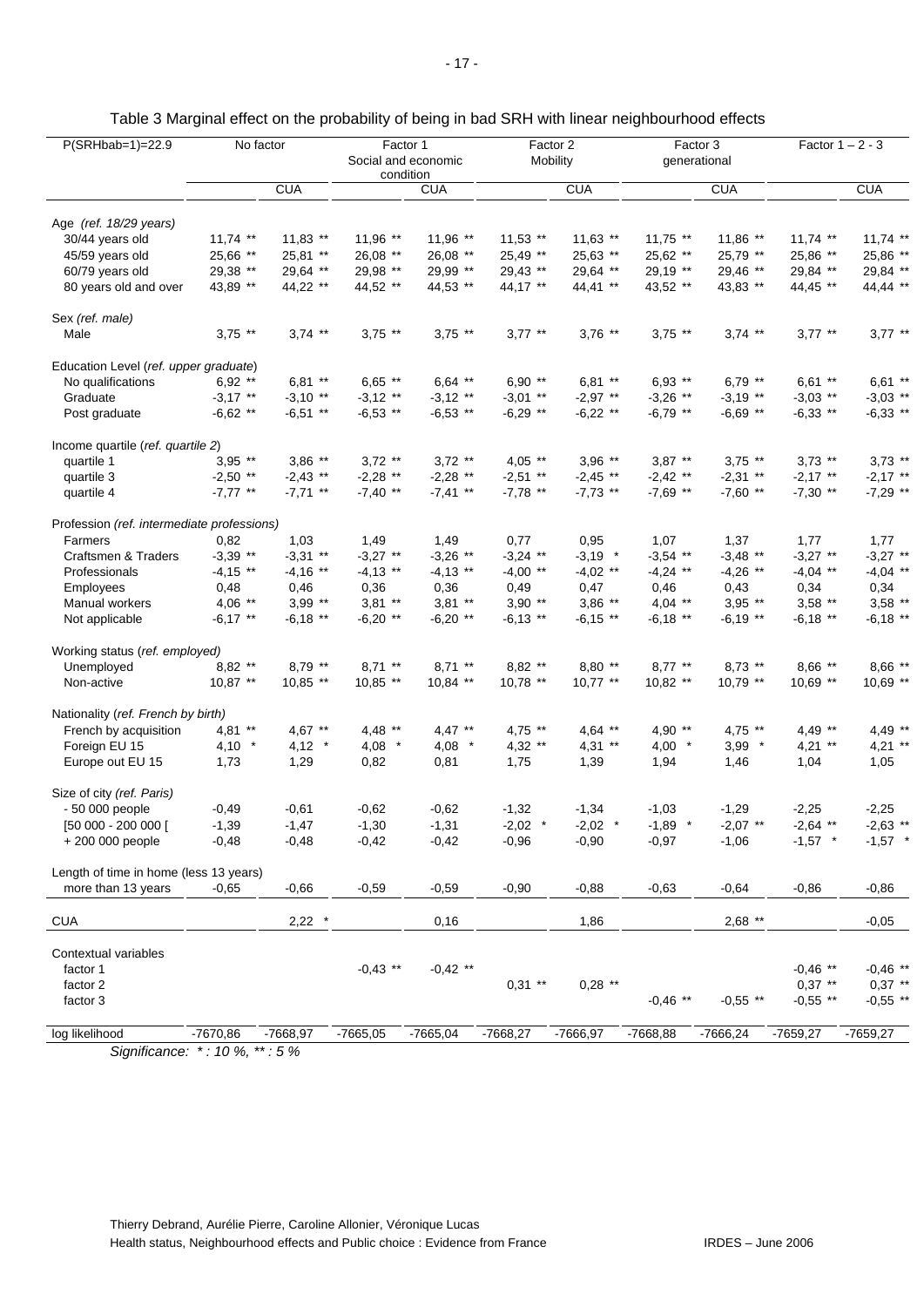|                      |            | No factor  |            | Factor 1 |            |       | Factor 2                      |       |            |          | Factor 3   | Factor $1 - 2 - 3$ |              |                 |          |       |            |       |  |
|----------------------|------------|------------|------------|----------|------------|-------|-------------------------------|-------|------------|----------|------------|--------------------|--------------|-----------------|----------|-------|------------|-------|--|
|                      |            |            |            |          |            |       | Social and economic condition |       |            | Mobility |            |                    | generational |                 |          |       |            |       |  |
|                      |            | <b>CUA</b> |            |          | <b>CUA</b> |       |                               |       | <b>CUA</b> |          |            |                    | <b>CUA</b>   |                 |          |       | <b>CUA</b> |       |  |
| <b>CUA</b>           |            | 2,22       | $\star$    |          | 0,96       |       |                               |       | 1,86       |          |            |                    | 2,66         | $^{\star\star}$ |          |       | 0,78       |       |  |
| Contextual variables |            |            |            |          |            |       |                               |       |            |          |            |                    |              |                 |          |       |            |       |  |
| Factor 1             |            |            | $-0,51$    | $***$    | $-0,47$    | $***$ |                               |       |            |          |            |                    |              |                 | $-0,54$  | $***$ | -0,50      | $***$ |  |
| Factor 1*Factor 1    |            |            | $-0,04$    |          | $-0,05$    |       |                               |       |            |          |            |                    |              |                 | $-0,05$  |       | $-0,06$    |       |  |
| Factor 2             |            |            |            |          |            |       | 0,31                          | $***$ | 0,28       | $***$    |            |                    |              |                 | 0,44     | $***$ | 0,44       | $***$ |  |
| Factor 2*Factor 2    |            |            |            |          |            |       | 0,00                          |       | 0,01       |          |            |                    |              |                 | $-0,02$  |       | $-0,02$    |       |  |
| Factor 3             |            |            |            |          |            |       |                               |       |            |          | $-0,60$    | $***$              | $-0,69$      | $^{\star\star}$ | $-0,58$  | $***$ | $-0,59$    | $***$ |  |
| Factor 3*Factor 3    |            |            |            |          |            |       |                               |       |            |          | 0,25       | $***$              | 0,25         | $***$           | 0,22     | $***$ | 0,22       | $***$ |  |
| *Log-likelihood      | $-7664,21$ | $-7664,21$ | $-7664,21$ |          | $-7663,99$ |       | $-7668,26$                    |       | $-7666,96$ |          | $-7665,65$ |                    | $-7663,04$   |                 | -7655,29 |       | $-7655,15$ |       |  |

#### Table 4 Marginal effect on the probability of being in bad SRH with quadratic neighbourhood effects<sup>+</sup>

<sup>+</sup> Individual determinants are similar to those in table 4. The results obtained are similar.

|                                                                                                  |                | Social and<br>economic<br>condition | <b>Mobility</b> | <b>Generational</b> |
|--------------------------------------------------------------------------------------------------|----------------|-------------------------------------|-----------------|---------------------|
| Values of synthetic factors                                                                      |                |                                     |                 |                     |
| Max                                                                                              |                | 5,46                                | 5,82            | 5,26                |
| 99%                                                                                              |                | 5,05                                | 5,45            | 4,28                |
| 95%                                                                                              | (A)            | 4,30                                | 4,43            | 2,92                |
| Median                                                                                           |                | 0,46                                | 0,41            | $-0.06$             |
| 5%                                                                                               | (B)            | $-5,60$                             | $-5,22$         | $-2,48$             |
| $1\%$                                                                                            |                | $-8,12$                             | $-6,63$         | $-3,37$             |
| Min                                                                                              |                | $-9,51$                             | $-7,56$         | $-3,76$             |
| <b>Variation P95-P5</b>                                                                          | $(A-B)$        | 9,90                                | 9,66            | 5,40                |
| <b>Linear coefficient</b>                                                                        | (C)            | $-0.43$                             | 0,31            | $-0,46$             |
|                                                                                                  |                |                                     |                 |                     |
| Marginal effect on the probability of reporting bad health<br>(in absolute value between P95-P5) | $ (A-B)^*(C) $ | 4,26                                | 2,99            | 2,48                |

### Table 5: Linear marginal effects of context factor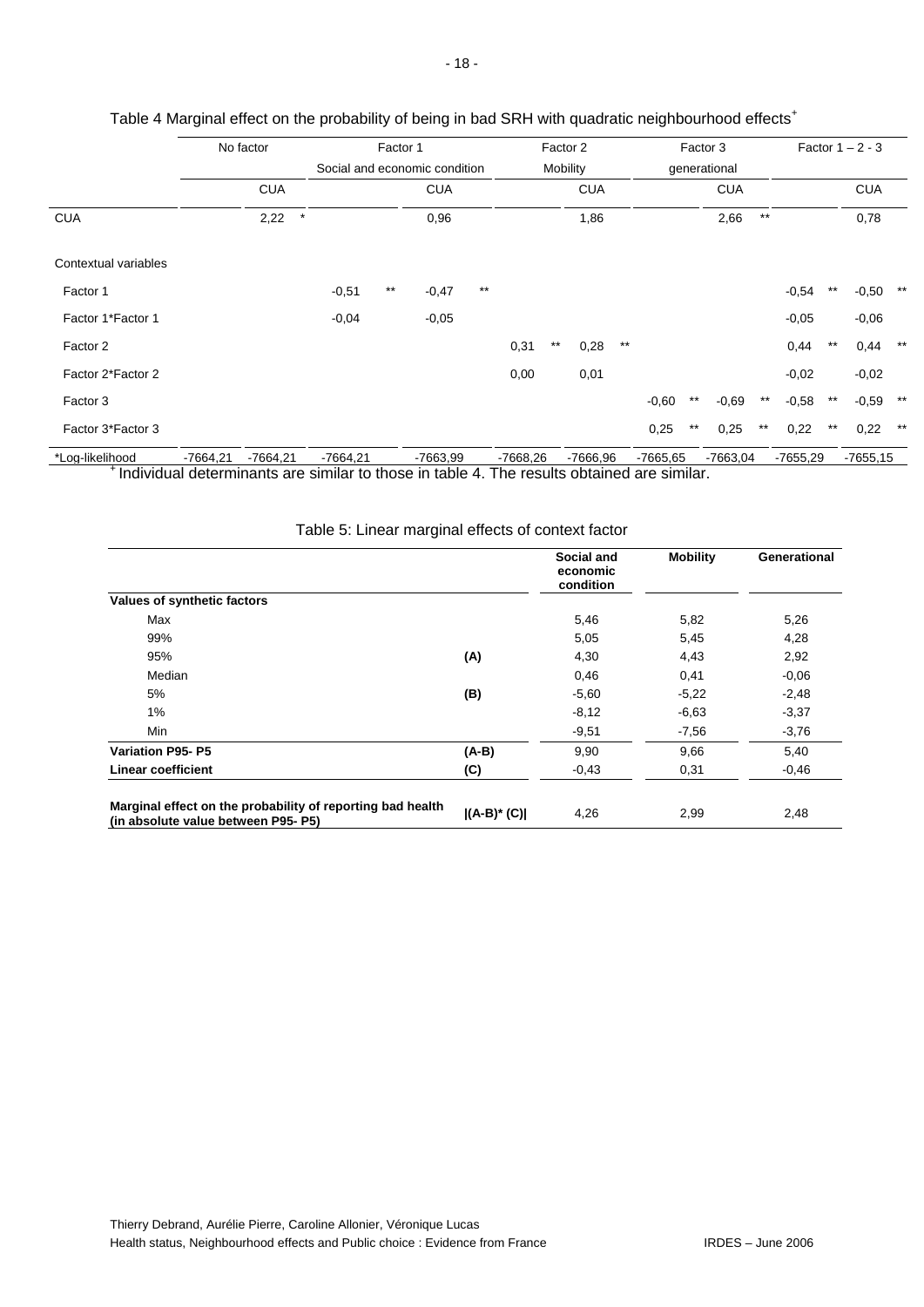

#### Fig. 1 Quadratic marginal effect of generational factor

#### **Annex 1:**

Probit method  $y_i = 1$ <sub> $y_i > 0$ </sub> avec  $y_i^* = \beta X + \alpha F + \varepsilon$ 

Multilevel method  $y_{ij} = 1_{y_{ij}^*>0}$  avec  $y_{ij}^* = \beta X + \alpha F + \eta_j + \varepsilon_{ij}$ 

Where:

- $y_i$  is an SRH dummy variable for i-individual and  $y_{ij}$  is an SRH dummy variable for iindividual in j-neighbourhood.
- X are socio economic factors
- F are the context factor
- $\varepsilon_i$  and  $\eta_j + \varepsilon_{ij}$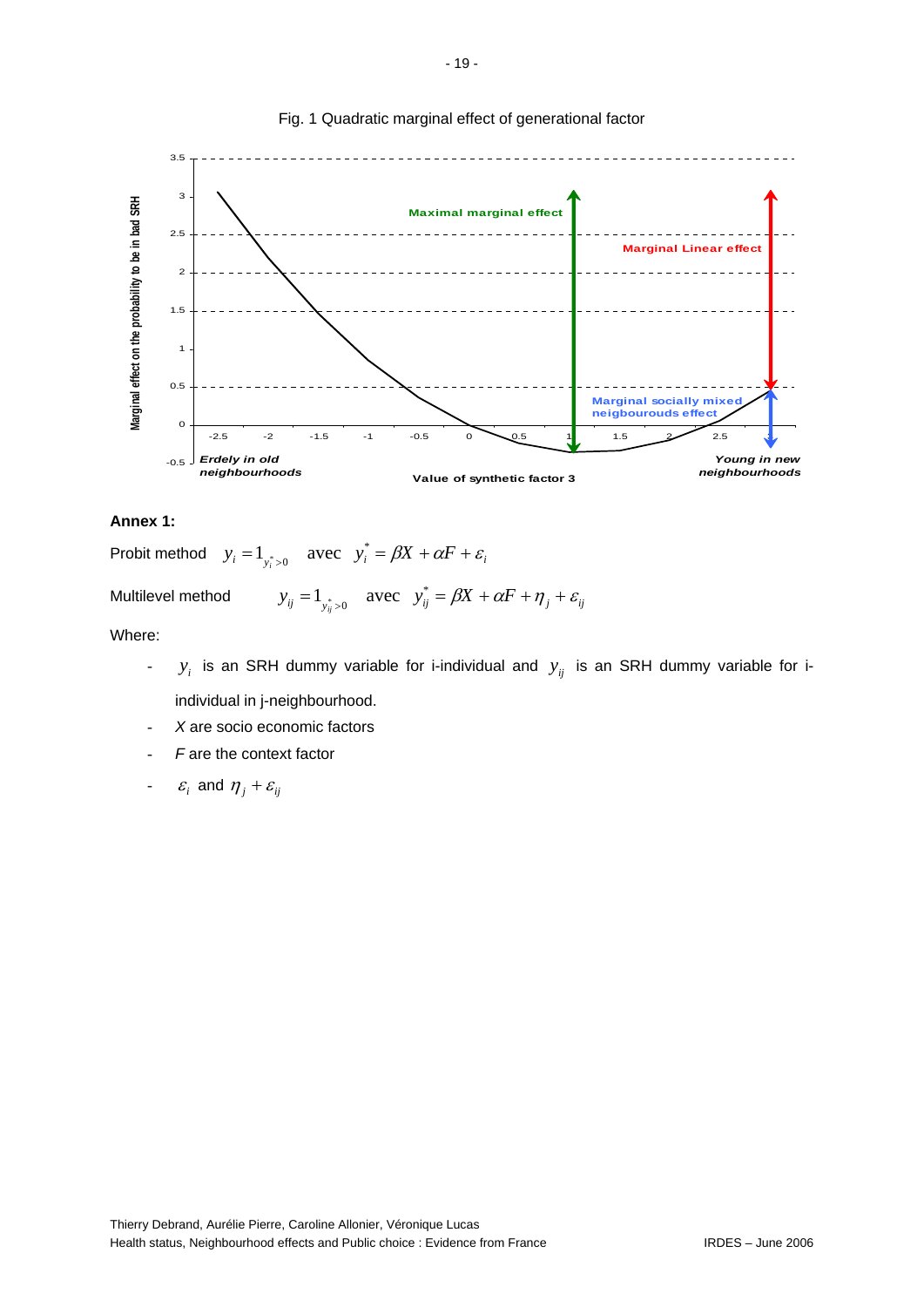|                        |          |            | Probit    | Multilevel method |          |            |          |           |  |  |  |
|------------------------|----------|------------|-----------|-------------------|----------|------------|----------|-----------|--|--|--|
|                        |          | <b>CUA</b> | 3 factors |                   |          | <b>CUA</b> |          | 3 factors |  |  |  |
|                        | coef     | st-dev     | coef      | st-dev            | coef     | st-dev     | coef     | st-dev    |  |  |  |
| constant<br>Age        | $-1.362$ | 0.058      | $-1.329$  | 0.060             | $-1.425$ | 0.062      | $-1.388$ | 0.065     |  |  |  |
| 30/44 years old        | 0.370    | 0.042      | 0.366     | 0.042             | 0.387    | 0.045      | 0.382    | 0.045     |  |  |  |
| 45/59 years old        | 0.769    | 0.043      | 0.768     | 0.043             | 0.808    | 0.046      | 0.805    | 0.046     |  |  |  |
| 60/79 years old        | 0.857    | 0.052      | 0.860     | 0.053             | 0.897    | 0.056      | 0.898    | 0.056     |  |  |  |
| 80 years old and over  | 1.194    | 0.072      | 1.196     | 0.073             | 1.240    | 0.076      | 1.241    | 0.077     |  |  |  |
| Sex                    |          |            |           |                   |          |            |          |           |  |  |  |
| Male                   | 0.124    | 0.026      | 0.125     | 0.026             | 0.129    | 0.027      | 0.130    | 0.027     |  |  |  |
| <b>Education Level</b> |          |            |           |                   |          |            |          |           |  |  |  |
| No qualifications      | 0.214    | 0.033      | 0.208     | 0.033             | 0.227    | 0.034      | 0.221    | 0.034     |  |  |  |
| Graduate               | $-0.105$ | 0.037      | $-0.103$  | 0.037             | $-0.111$ | 0.038      | $-0.109$ | 0.038     |  |  |  |
| Post graduate          | $-0.223$ | 0.038      | -0.215    | 0.038             | $-0.231$ | 0.040      | $-0.222$ | 0.040     |  |  |  |
| Income quartile        |          |            |           |                   |          |            |          |           |  |  |  |
| quartile 1             | 0.125    | 0.032      | 0.122     | 0.033             | 0.129    | 0.035      | 0.126    | 0.035     |  |  |  |
| quartile 3             | $-0.082$ | 0.034      | $-0.073$  | 0.034             | $-0.086$ | 0.036      | $-0.077$ | 0.036     |  |  |  |
| quartile 4             | $-0.266$ | 0.036      | $-0.248$  | 0.037             | $-0.280$ | 0.039      | $-0.263$ | 0.039     |  |  |  |
| Profession             |          |            |           |                   |          |            |          |           |  |  |  |
| Farmers                | 0.034    | 0.137      | 0.067     | 0.137             | 0.036    | 0.145      | 0.067    | 0.144     |  |  |  |
| Craftsmen & Traders    | $-0.114$ | 0.056      | $-0.109$  | 0.057             | $-0.118$ | 0.059      | $-0.114$ | 0.059     |  |  |  |
| Professionals          | $-0.143$ | 0.044      | $-0.136$  | 0.044             | $-0.147$ | 0.046      | $-0.140$ | 0.046     |  |  |  |
| Employees              | 0.015    | 0.036      | 0.010     | 0.036             | 0.015    | 0.038      | 0.011    | 0.038     |  |  |  |
| Manual workers         | 0.128    | 0.040      | 0.115     | 0.040             | 0.130    | 0.042      | 0.119    | 0.042     |  |  |  |
| Not applicable         | $-0.218$ | 0.059      | $-0.221$  | 0.059             | $-0.234$ | 0.062      | $-0.235$ | 0.062     |  |  |  |
| Working status         |          |            |           |                   |          |            |          |           |  |  |  |
| Unemployed             | 0.268    | 0.047      | 0.266     | 0.047             | 0.276    | 0.049      | 0.273    | 0.049     |  |  |  |
| Non-active             | 0.349    | 0.038      | 0.345     | 0.038             | 0.367    | 0.040      | 0.363    | 0.040     |  |  |  |
| Nationality            |          |            |           |                   |          |            |          |           |  |  |  |
| French by acquisition  | 0.147    | 0.050      | 0.142     | 0.050             | 0.146    | 0.052      | 0.141    | 0.052     |  |  |  |
| Foreign EU 15          | 0.130    | 0.067      | 0.134     | 0.067             | 0.139    | 0.071      | 0.143    | 0.071     |  |  |  |
| Europe outside EU 15   | 0.042    | 0.056      | 0.037     | 0.056             | 0.035    | 0.059      | 0.030    | 0.059     |  |  |  |
| Size of built-up area  |          |            |           |                   |          |            |          |           |  |  |  |
| - 50 000 people        | $-0.020$ | 0.051      | $-0.078$  | 0.054             | $-0.007$ | 0.058      | $-0.068$ | 0.061     |  |  |  |
| [50 000 - 200 000 ]    | $-0.049$ | 0.034      | $-0.085$  | 0.036             | $-0.048$ | 0.038      | $-0.089$ | 0.041     |  |  |  |
| +200 000 people        | $-0.016$ | 0.028      | -0.051    | 0.030             | $-0.019$ | 0.031      | $-0.057$ | 0.034     |  |  |  |
| Length of time in home |          |            |           |                   |          |            |          |           |  |  |  |
| more than 13 years     | $-0.022$ | 0.025      | $-0.027$  | 0.026             | $-0.026$ | 0.027      | $-0.031$ | 0.027     |  |  |  |
| <b>CUA</b>             | 0.072    | 0.037      | 0.026     | 0.048             | 0.079    | 0.041      | 0.027    | 0.053     |  |  |  |
| Contextual variables   |          |            |           |                   |          |            |          |           |  |  |  |
| factor 1               |          |            | $-0.017$  | 0.005             |          |            | $-0.017$ | 0.006     |  |  |  |
| factor 1 * factor 1    |          |            | $-0.002$  | 0.001             |          |            | $-0.002$ | 0.001     |  |  |  |
| factor 2               |          |            | 0.014     | 0.005             |          |            | 0.015    | 0.005     |  |  |  |
| factor 2 * factor 2    |          |            | -0.001    | 0.001             |          |            | $-0.001$ | 0.001     |  |  |  |
| factor 3               |          |            | -0.019    | 0.008             |          |            | $-0.022$ | 0.009     |  |  |  |
| factor 3 * factor 3    |          |            | 0.007     | 0.003             |          |            | 0.008    | 0.004     |  |  |  |
| log likelihood         | $-7669$  |            | $-7655$   |                   | $-7648$  |            | $-7635$  |           |  |  |  |
|                        |          |            |           |                   |          |            |          |           |  |  |  |
| rho                    |          |            |           |                   | 0.092    | 0.015      | 0.089    | 0.015     |  |  |  |